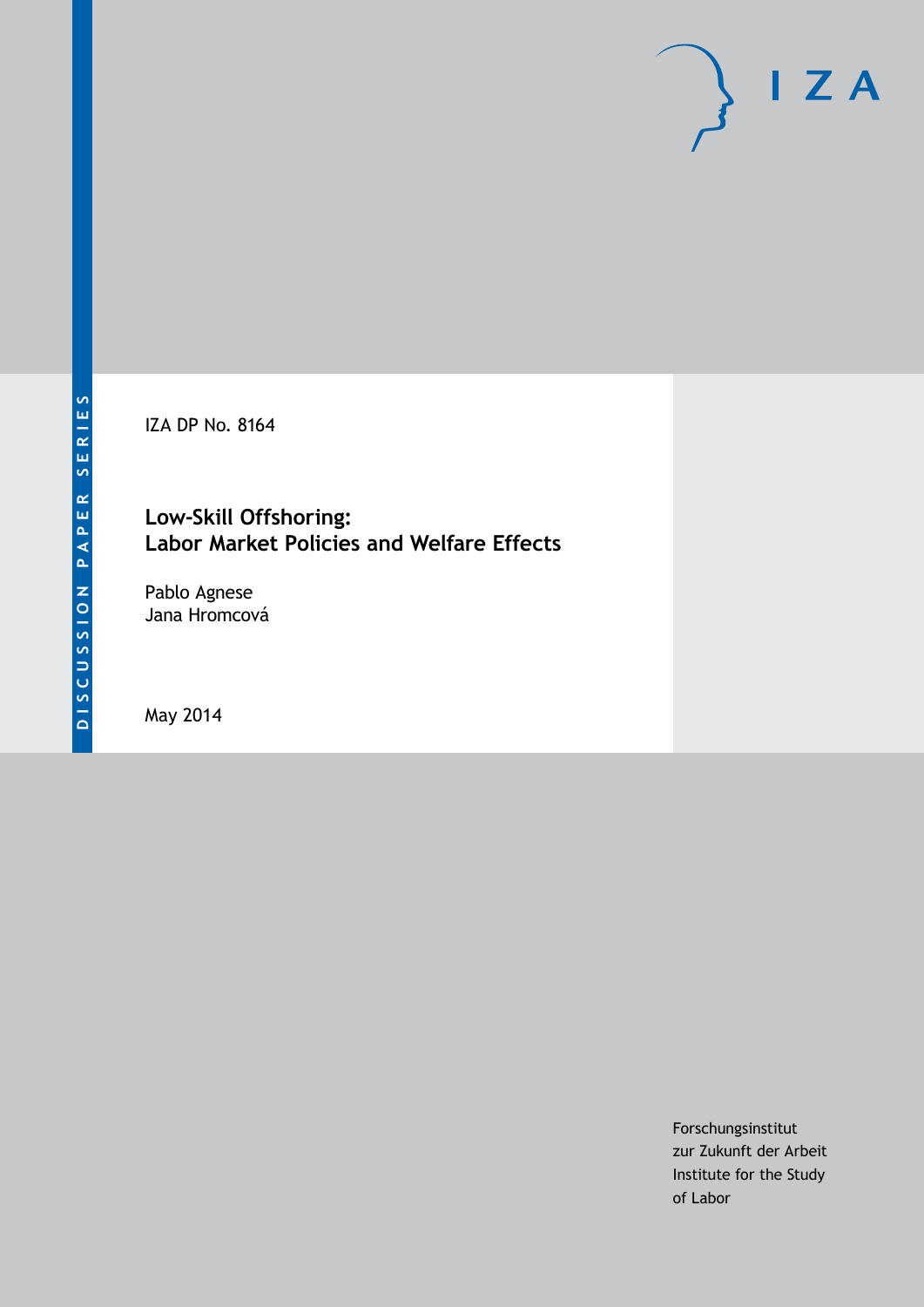# **Low-Skill Offshoring: Labor Market Policies and Welfare Effects**

## **Pablo Agnese**

*FH Düsseldorf and IZA*

#### **Jana Hromcová**

*Universitat Autònoma de Barcelona*

Discussion Paper No. 8164 May 2014

IZA

P.O. Box 7240 53072 Bonn **Germany** 

Phone: +49-228-3894-0 Fax: +49-228-3894-180 E-mail: [iza@iza.org](mailto:iza@iza.org)

Any opinions expressed here are those of the author(s) and not those of IZA. Research published in this series may include views on policy, but the institute itself takes no institutional policy positions. The IZA research network is committed to the IZA Guiding Principles of Research Integrity.

The Institute for the Study of Labor (IZA) in Bonn is a local and virtual international research center and a place of communication between science, politics and business. IZA is an independent nonprofit organization supported by Deutsche Post Foundation. The center is associated with the University of Bonn and offers a stimulating research environment through its international network, workshops and conferences, data service, project support, research visits and doctoral program. IZA engages in (i) original and internationally competitive research in all fields of labor economics, (ii) development of policy concepts, and (iii) dissemination of research results and concepts to the interested public.

<span id="page-1-0"></span>IZA Discussion Papers often represent preliminary work and are circulated to encourage discussion. Citation of such a paper should account for its provisional character. A revised version may be available directly from the author.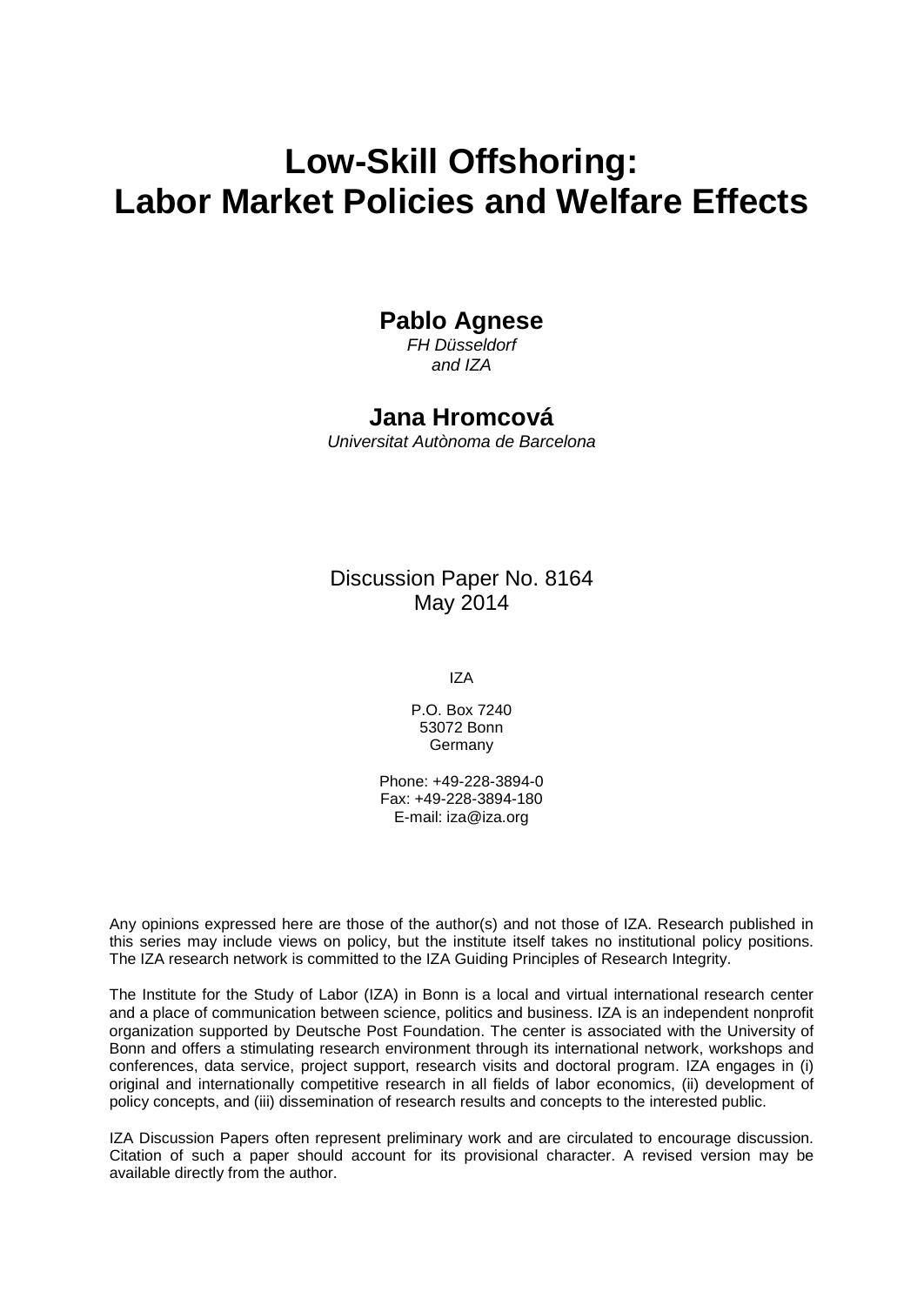IZA Discussion Paper No. 8164 May 2014

# **ABSTRACT**

# **Low-Skill Offshoring: Labor Market Policies and Welfare Effects[\\*](#page-1-0)**

We analyze the effect of low-skill workers offshoring on the welfare of the economy. In the context of a matching model with different possible equilibria, we discuss two policies that could potentially outweigh the negative welfare effects of offshoring, namely, an increase of the unemployment benefits and the flexibilization of the labor market. Our results suggest that, while both policy instruments can theoretically bring the economy back to previous welfare levels, careful thought should be given to the practicability of either measure. In particular, while it would require a significant increase in the unemployment benefits to compensate for the negative welfare effects of offshoring, it would only take a small reduction in the vacancy cost to achieve the same outcome. Not only will this last measure be more financially advantageous, but it will avoid the strong disincentives to work that come with the adoption of the alternative.

JEL Classification: J68, F66

Keywords: offshoring, welfare, unemployment benefits, labor market flexibility

Corresponding author:

Pablo Agnese FH Düsseldorf Department of Business Studies Universitätsstraße Geb. 23.32 40225 Düsseldorf Germany E-mail: [pablo.agnese@fh-duesseldorf.de](mailto:pablo.agnese@fh-duesseldorf.de)

Financial support from the Spanish Ministry of Education and Science through grants ECO2010-16353, from Generalitat de Catalunya through SGR 2009-0600, is gratefully acknowledged.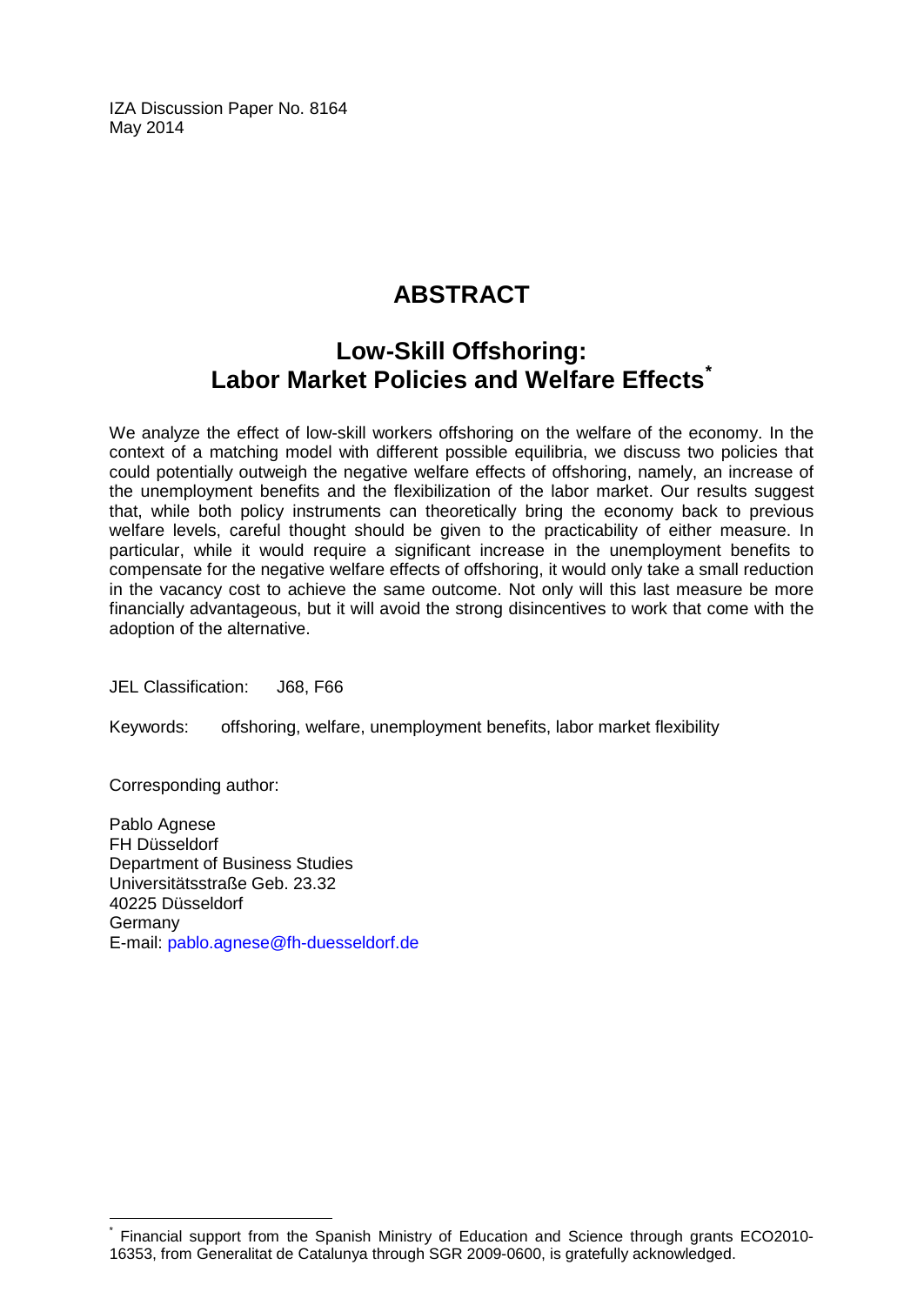# 1 Introduction

Critics of offshoring are mainly concerned with the welfare effects that these business practices can have on the population at large, but especially on low-skill low-wage workers. Active measures are usually called forth to palliate these negative effects of globalization, but sometimes the remedy might turn out to be worse than the disease. This paper analyzes the welfare implications of the offshoring of low-skill activities, while discussing different usual counter measures with diverging results. We propose and evaluate two particular policies that could potentially outweigh the effects of offshoring, namely, an increase in the unemployment benefits and a reduction of the vacancy costs (broadly understood here as the flexibilization of the labor market).

Notice that, in focusing on the effects of offshoring and its immediate political reaction, we are emphasizing the interactions between trade and labor market policies for a hypothetical equilibrium. As will become clear later, our framework cannot go into the well-known welfare improving effects of offshoring, as some possibilities are left out of this preliminary study—e.g. the future recycling of low-skill workers and their increase in productivity levels.<sup>1</sup> The policies we have chosen for discussion have been proposed on both sides of the political spectrum, and as in every other economic measure, they have been tailored to deal with difficulties in a short time horizon. It is in this light that we aim at suggesting possible policy outcomes—while giving a word of warning which calls for discretion in coping with the offshoring 'threat'.

For doing so, we build on the previous literature on matching models like Albrecht and Vroman (2002), Rogerson et al. (2005), and Davidson et al. (2008). We adapt the model in Albrecht and Vroman (2002) to our case of low-skill offshoring and then use different parameter combinations that render interesting comparative statics which can be used for policy recommendation analysis. Two equilibria are discussed: the equilibrium with cross-skill matching (CSM) and the equilibrium with ex post segmentation (EPS). CSM occurs when high-skill workers and low-skill vacancies are matched; EPS takes place when these potential matches do not meet (e.g. high-skill workers only work in high-skill jobs). Changing the model's parameters yields three scenarios: (i) a change in the CSM equilibrium to another; (ii) a switch from a CSM to an EPS equilibrium; and (iii) a change from an EPS equilibrium to another. These different scenarios, in combination with the policy measures, will produce different welfare effects.

Albrecht and Vroman (2002) propose a matching model with endogenous skill requirements where employers create both high and low-skill vacancies and where the distribution of skill requirements across theses vacancies is endogenous. It is also assumed that a low-skill job can be done by either type of worker whereas high-skill jobs

<sup>&</sup>lt;sup>1</sup>For an interesting and intense debate on the welfare implications of offshoring see the Samuelson-Bhagwati exchange (Samuelson, 2004, and Bhagwati et al., 2004).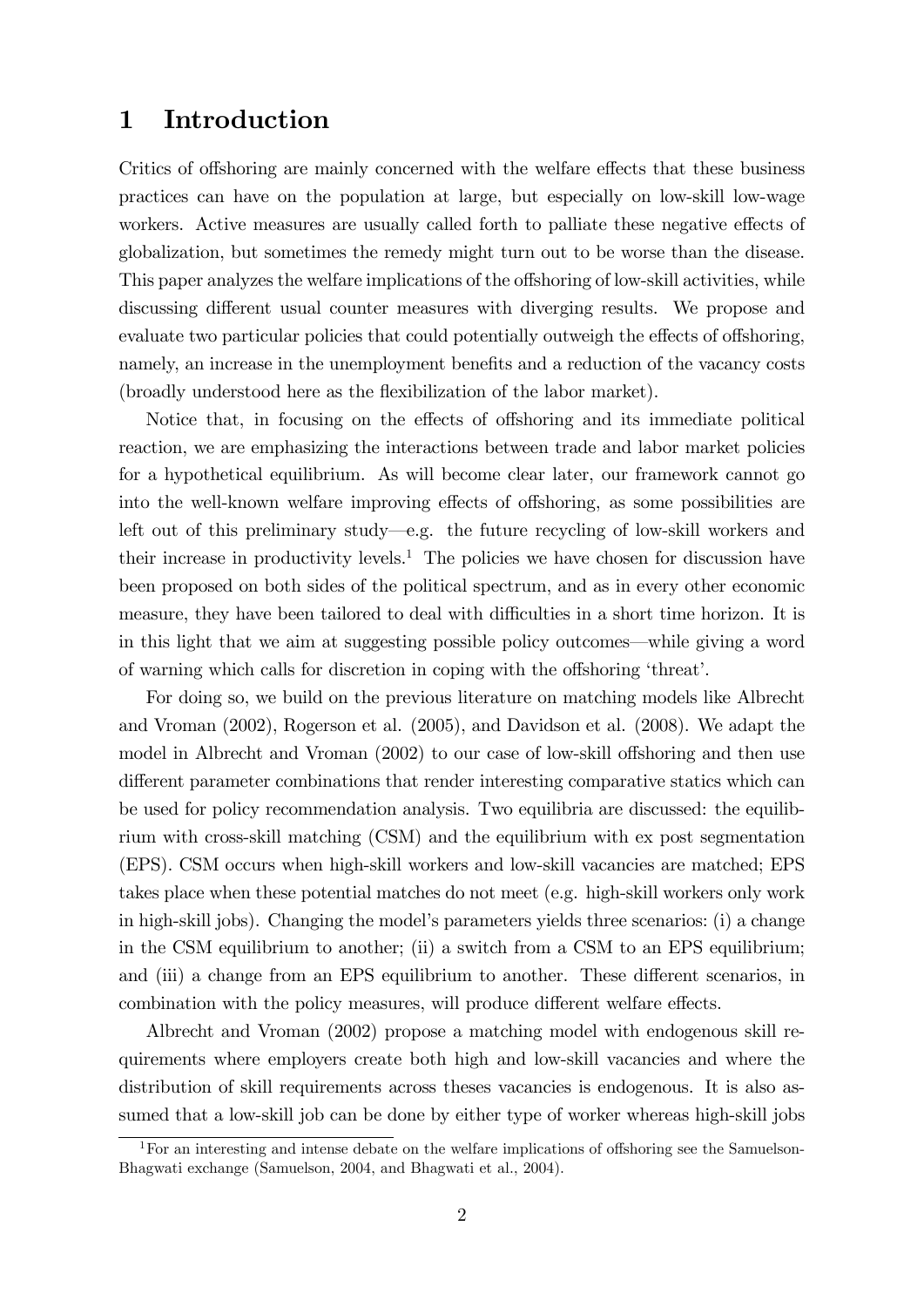can only be done by high-skill workers. Unemployment is generated by frictions and the meeting process (undirected) is taken from Diamond (1982), Mortensen (1982), and Pissarides (2000), while the wage setting approach is of the Nash bargaining type. Low-skill workers are better off the greater the fraction of low-skill vacancies, and the opposite is true for high-skill workers. Likewise, Örms with low-skill requirements are better off the greater the fraction of low-skill job candidates.

The offshoring literature has seen a recent surge in welfare analysis. For example, Mitra and Ranjan  $(2013)$  suggest that a reduction in the cost of offshoring increases offshoring and the unemployment of unskilled workers, but has a positive effect on skilled workers in the form of higher wages and lower unemployment. Ranjan (2013a) argues that some employment protection policies can play an important role in protecting workers against external shocks like offshoring. He concludes that offshoring can reduce welfare even in the presence of optimal severance payments, and that some additional redistribution program might be needed to ensure welfare gains. He also points out that employment protection in the form of administrative cost of firing fails to protect workers as it unambiguously reduces welfare. On the same line, Ranjan (2013b) suggests that when unemployment arises due to both job destruction and matching frictions, a combination of severance payments and unemployment benefits is a better policy to shield workers from offshoring than either of them alone. Jung and Mercenier (2014), in turn, analytically derive the conditions under which all workers, including low-skill, might gain from the surge of offshoring. Their main policy implication is that government action should aim at reducing market rigidities, rather than thwarting adjustment, something that calls, for instance, for extensive and flexible re-training programs.

Before laying out the model in full, in the next few paragraphs we show the trends of offshoring worldwide. However, offshoring indicators are not easy to come by. Since Feenstra and Hanson (1996) original contribution little has been done in that direction, as the endeavor can prove sometimes difficult or even impossible. Indirect indicators, in turn, seem to be the second-best alternative. Trade indices as those shown in Figure 1 for 22 OECD countries display a clear upward trend of these business practices.<sup>2</sup> Arguably, the higher the volume of intermediate trade, as represented, for example, by the intermediate imports or the imports contents of exports (segments  $a$  and  $b$  in Figure 1, respectively), the higher the offshoring intensity. The rationale, not devoid of criticism, goes as follows: as soon as 'relocated' business units start operating from abroad, the intensity of intrafirm trade, which mostly consists of parts, components, and other inputs previously produced in the home country, will grow substantially.

<sup>2</sup>These countries, for which data were available for a considerable number of years, are: Australia, Austria, Belgium, Canada, Czech Republic, Denmark, Finland, France, Germany, Italy, Japan, Korea, Netherlands, New Zealand, Norway, Poland, Portugal, Spain, Sweden, Switzerland, UK, and US.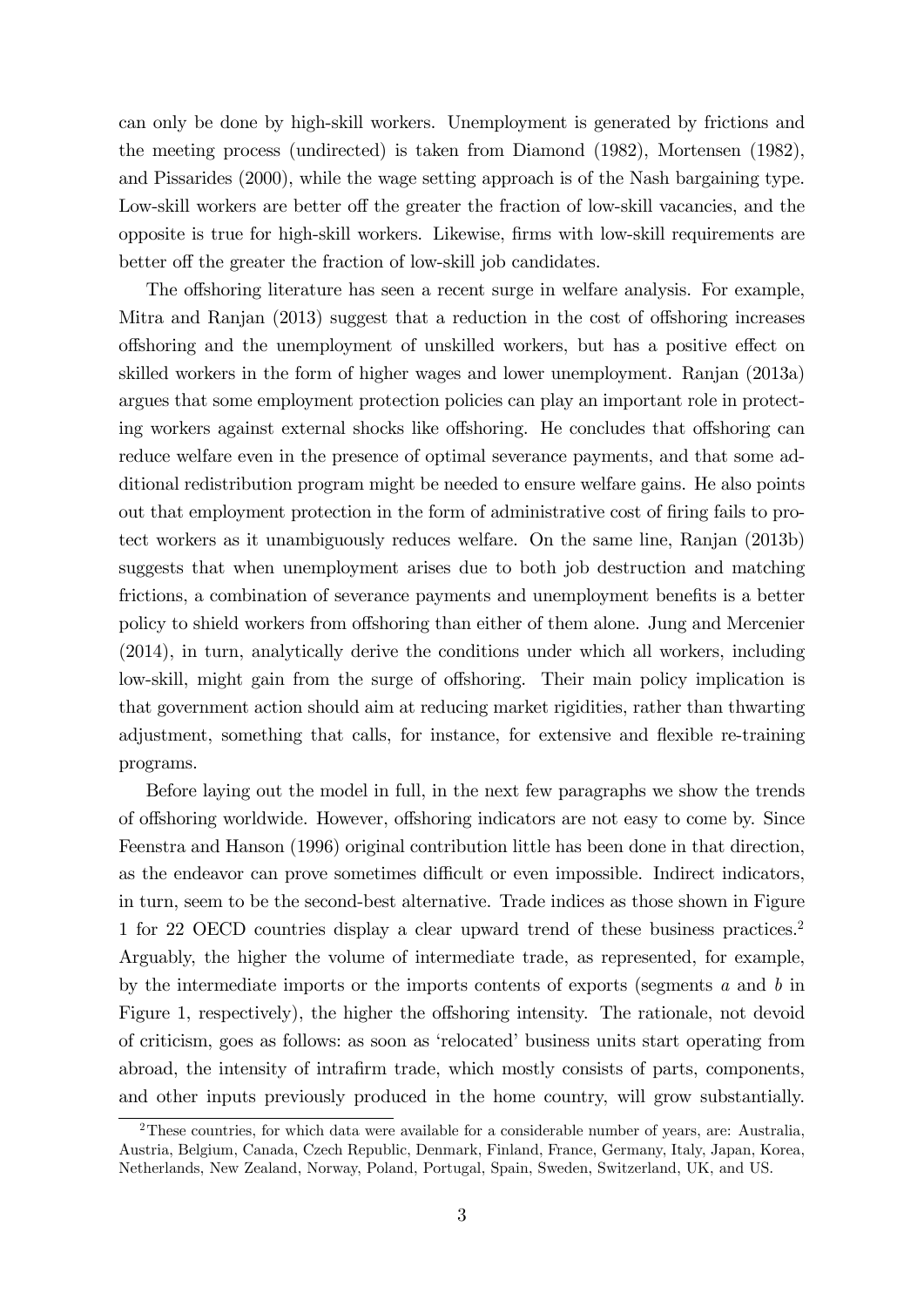Firms are thus responding to import competition from low-wage countries by moving their non-skill intensive activities to foreign locations from which they can later import back. Both indicators in Figure 1 are consistent with the story of increasing offshoring strategies worldwide. On the down side, however, they are consistent too with growing integration and interdependency of economies across the globe; in other words, higher ratios do not necessarily always mean higher offshoring intensity.





Source: OECD STAN Input-Output Database (2012).

Notes: (a) is intermediate imports in intermediate demand, and (b) is the degree of vertical specialization.

Figure 2 provides evidence on the involvement of the two major economic sectors, manufacturing and services. The indices there are broken down as to account for the level of offshoring intensity coming from both sectors. For manufacturing, the more traditional sector, offshoring strategies are still relatively much more significant, as these firms started their relocation activities much earlier; services firms, instead, are only recently beginning to show more interest. In fact, most of the offshoring taking place worldwide nowadays still includes highly repetitive low-skill occupations largely to be found in the manufacturing sector.<sup>3</sup> Moreover, beyond what is seen in the data firm theory holds that it is lower-skill activities that become redundant earlier and are thus at risk of being relocated first. Unlike Davidson et al. (2008) we start from this hypothesis to lay out our model below and carry out our welfare analysis; that is, low-skill offshoring is significantly more prominent than high-skill and, consequently, deserving of more attention in terms of welfare effects.

The remainder of the paper is organized as follows. In section 2 the model and its main properties are stated, while possible types of equilibria are discussed. In section 3 we outline the strategy for the solution of the model. Welfare effects of proposed policies are studied in section 4. Final remarks are summarized in section 5.

 $3$ Notice that due to the structure of the data it was not possible to distinguish between the offshoring of manufacturing and services occupations, but rather, between the offshoring emerging from both the manufacturing and services sectors, as defined by the usual measures of intermediate trade.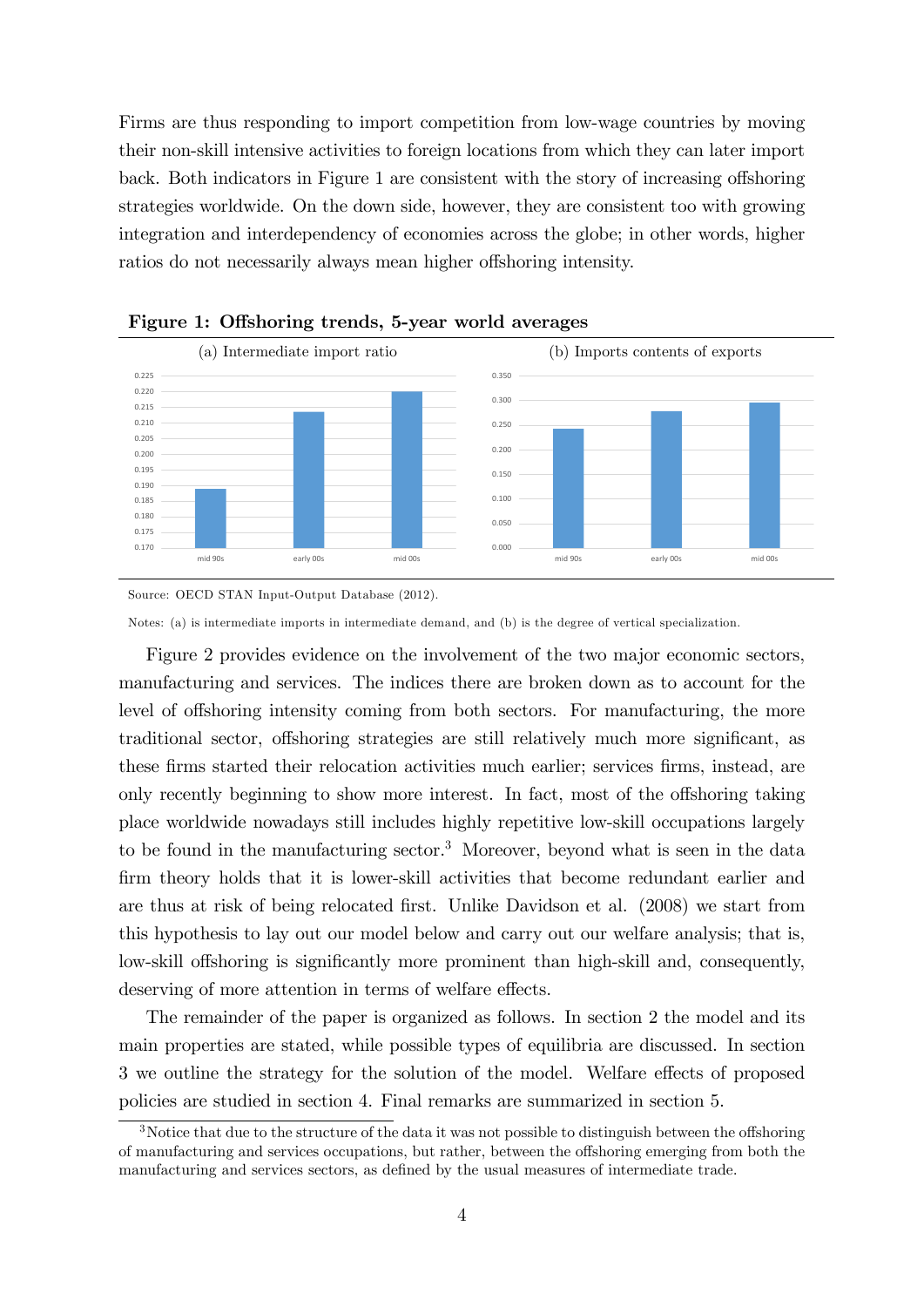



Source and notes: see Figure 1.

# 2 Model

We adapt the model in Albrecht and Vroman  $(2002)$  to the case of low-skill offshoring.<sup>4</sup> As in there, agents are infinitely lived and there are many workers and firms of measure one. An exogenous fraction q of risk neutral workers is low-skill,  $L$ , and the rest are high-skill,  $H$ . Firms place vacancies of both skill types and the cost  $c$  of opening a vacancy is exogenous. A fraction  $\phi$  of vacancies is low-skill and a fraction  $1-\phi$  is highskill, and their the distribution is endogenous. A high-skill worker is allowed to take both types of jobs, whereas a low-skill worker can only fill a vacancy that corresponds to his type.

If a worker of any type is employed, he gets a wage corresponding to the type of vacancy and the type of skills he has. A worker of type  $L(H)$  working in a job of type L (H) will get a wage  $w_L(w_H)$ . A worker of type H working in an L type job will get  $w_{L(H)}$ . Wages earned by high-skill mismatched workers will be usually higher than wages of low-skill workers matched correctly with a low-skill job, hence  $w_H > w_{L(H)} > w_L$ <sup>5</sup> If a worker is unemployed he is entitled to the unemployment benefit  $b$ , and any worker can refuse the job if his reservation wage is not met. Jobs are lost at the exogenous rate  $\delta$ .

In the described setup two types of equilibria may be realized: the equilibrium with cross skill matching (CSM) and the equilibrium with ex post segmentation (EPS). CSM occurs when high-skill workers and low-skill vacancies are matched, EPS takes place when these potential matches do not meet, i.e. high-skill workers only work in high-skill

<sup>&</sup>lt;sup>4</sup>A description of how the model works for one type of worker can be found in Rogerson et al. (2005).

 ${}^{5}$ In some particluar situations the market can collapse and only low-skill jobs will be offered, i.e.  $\phi = 1$ , and consequently all wages will converge to  $w_L$  (see Albrech and Vroman, 2002, pp. 294 and 303).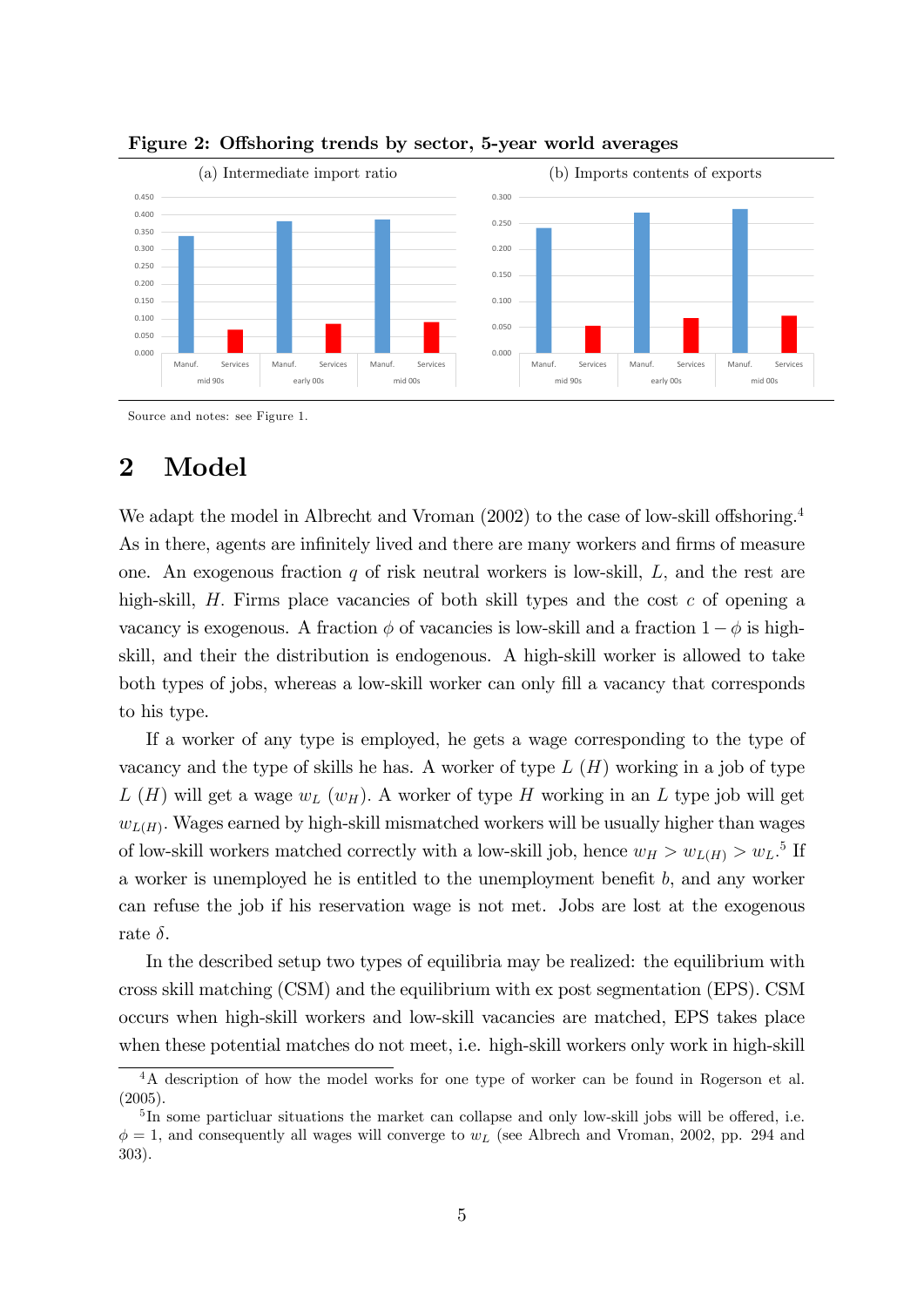jobs. The type of equilibria achieved depends on the expectations of high-skill workers about the labor market and their willingness to accept a low-skill job.

Firms and workers meet according to a matching technology  $M(u, v)$  where u represents unemployed workers (unemployment rate), and v vacancies. In this process an endogenously determined fraction  $\gamma$  of unemployed workers will be low-skill. Arrival of jobs to workers happens at a rate  $\frac{M(u,v)}{u}$ , arrival of workers to employers at a rate  $M(u,v)$  $\frac{u,v}{v}$ , and market tightness is defined as  $\theta = \frac{v}{u}$  $\frac{v}{u}$ . Besides, jobs arrive to workers at a rate  $m(1,\frac{v}{w})$  $\frac{v}{u}$ ) =  $m(\theta)$  and workers' arrival to firms takes place at a rate  $\frac{\frac{M(u,v)}{u}}{\frac{v}{u}} = \frac{m(\theta)}{\theta} = z(\theta)$ . If the match succeeds, the worker gets a wage  $w_i$ ,  $i = L$ ,  $L(H)$ , H, with an expected lifetime utility  $W_i$  from earning the wage  $w_i$ . Firms' profits depend on the level of output and the incurred costs, to wit, wages and searching. Profits are  $y_L - w_L - c$  and  $y_L - w_{L(H)} - c$  in the case that a low-skill firm employs a low and high-skill worker, respectively, and  $y_H - w_H - c$  in the case that a high-skill firm employs a high-skill worker.<sup>6</sup> High-skill firms are more productive than low-skill firms,  $y_H > y_L$ , while the firm's expected discounted profits are  $J_i$ ,  $i = L$ ,  $L(H)$ ,  $H$ .

If the agreement is not achieved, the worker's income corresponds to the unemployment benefit b and his lifetime expected utility is  $U_j$ ,  $j = L$ , H. In such a case, the firm ends up with an unfilled vacancy of value  $V_j$ ,  $j = L$ , H. We thus have  $W_i$  that stands for the value of working and  $U_j$  for the value of unemployment, while  $J_i$  stands for the value of the job and  $V_j$  for the value of the vacancy for the corresponding type. There is something to bargain over if the value of working is higher than the value of unemployment  $W_H > U_H$ ,  $W_{L(H)} > U_H$  and  $W_L > U_L$ , and when the value of the job is higher than the value of the vacancy,  $J_H > V_H$ ,  $J_{L(H)} > V_L$  and  $J_L > V_L$ . Wages are set in a Nash bargaining process

$$
w_L = \beta(y_L - c) + (1 - \beta)rU_L, \tag{1}
$$

$$
w_{L(H)} = \beta(y_L - c) + (1 - \beta)rU_H, \tag{2}
$$

$$
w_H = \beta(y_H - c) + (1 - \beta)rU_H \tag{3}
$$

where  $\beta$  is the bargaining power of workers and r is the rate at which agents discount future time periods.<sup>7</sup>

Workers may experience spells of employment and unemployment. When the flow of workers into and out of each employment state coincide, the steady-state equilibrium

$$
\max_{\{w_i\}} [W_i(w_i) - U_j]^{\beta} [J_i(y_j - w_i) - V_j]^{1-\beta}.
$$

 $6$ High-skill workers who occupy low-skill jobs are equally productive on that job as their low-skill counterparts, i.e. they both produce  $y_L$ .

<sup>&</sup>lt;sup>7</sup>In the Nash bargainig process wages are chosen to maximize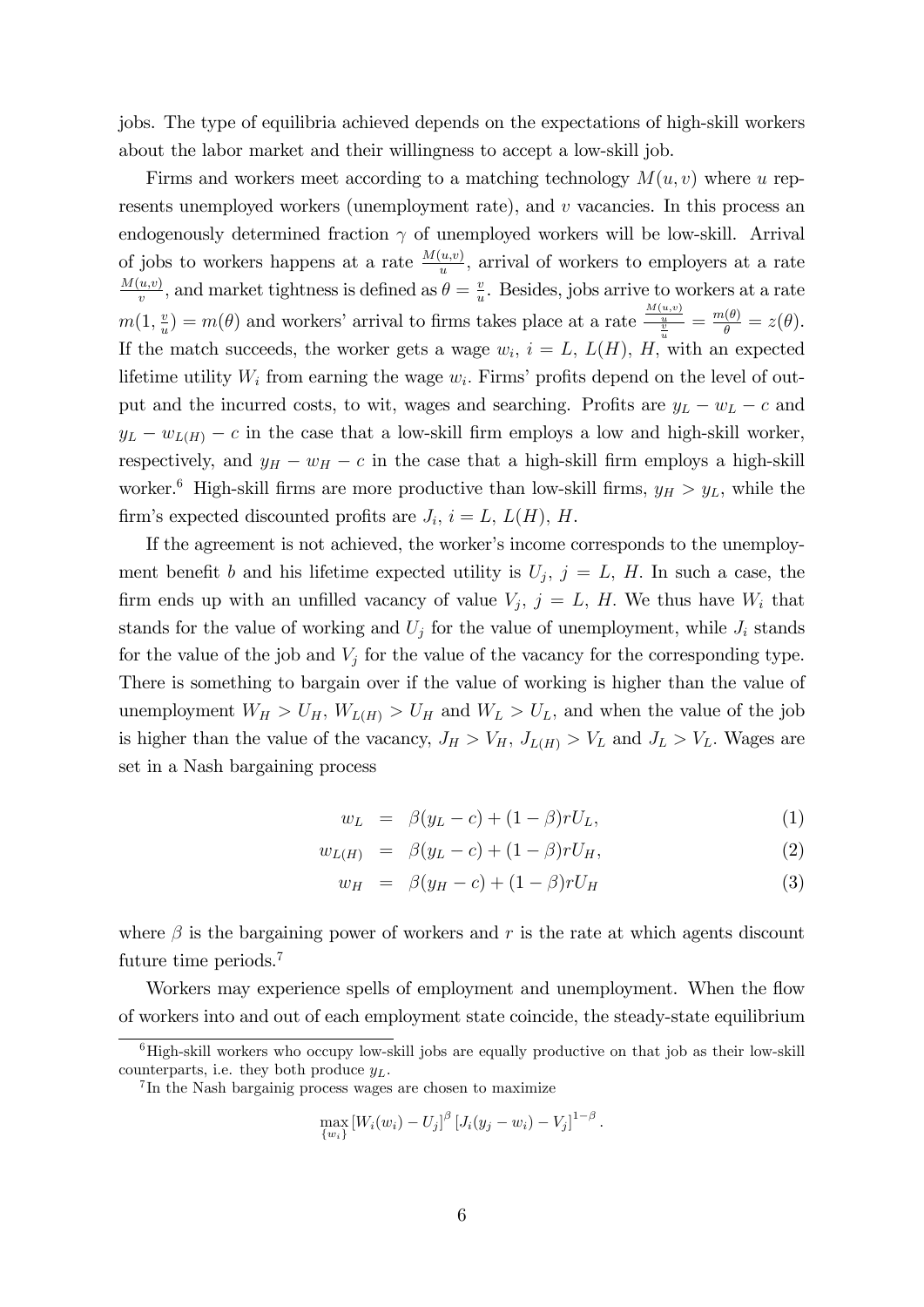is achieved. In the steady state, low-skill workers that were working

$$
E_L = q - \gamma u,\tag{4}
$$

and lose their jobs, equal the low-skill unemployed  $q - E_L$ , that find a job (right hand side)

$$
\delta E_L = \phi m(\theta) (q - E_L) \tag{5}
$$

and high-skill workers that were working

$$
E_H = 1 - q - (1 - \gamma) u,
$$
\n(6)

and lose their jobs, equal the high-skill unemployed  $1 - q - E_H$ , that find a job (right hand side)  $8$ 

$$
\delta E_H = m(\theta) \left( 1 - q - E_H \right). \tag{7}
$$

Rewriting (5) and (7) using (4) and (6) we can get the expressions for the unemployment rate and the fraction of low-skill vacancies as in Albrecht and Vroman (2002)

$$
u = \frac{\delta(1-q)}{m(\theta)(1-\gamma) + \delta(1-\gamma)},
$$
\n(8)

$$
\phi = \frac{(1 - \gamma) q m(\theta) + \delta (q - \gamma)}{m(\theta) \gamma (1 - q)}.
$$
\n(9)

#### 2.1 Cross Skill Matching Equilibrium

Let us describe the equilibrium equations in the case of CSM, namely, when high-skill workers are willing to take low-skill jobs and low-skill firms can afford to pay them.

Bellman equations that characterize the employed workers are

$$
rW_L = w_L - \delta(W_L - U_L), \tag{10}
$$

$$
rW_{L(H)} = w_{L(H)} - \delta \left[ W_{L(H)} - U_H \right], \tag{11}
$$

$$
rW_H = w_H - \delta(W_H - U_H) \tag{12}
$$

where the discounted value of working must be equal to the flow of income (wages) and the expected loss from changing the employment status (losing the job). Corresponding

<sup>&</sup>lt;sup>8</sup>Remember that there are q low-skill workers in the labor force and  $\phi$  low-skill jobs offered. Also, fraction  $\gamma$  of unemployed is low-skill, and high-skill workers can take both types of jobs and both types of jobs meet workers at the same rate.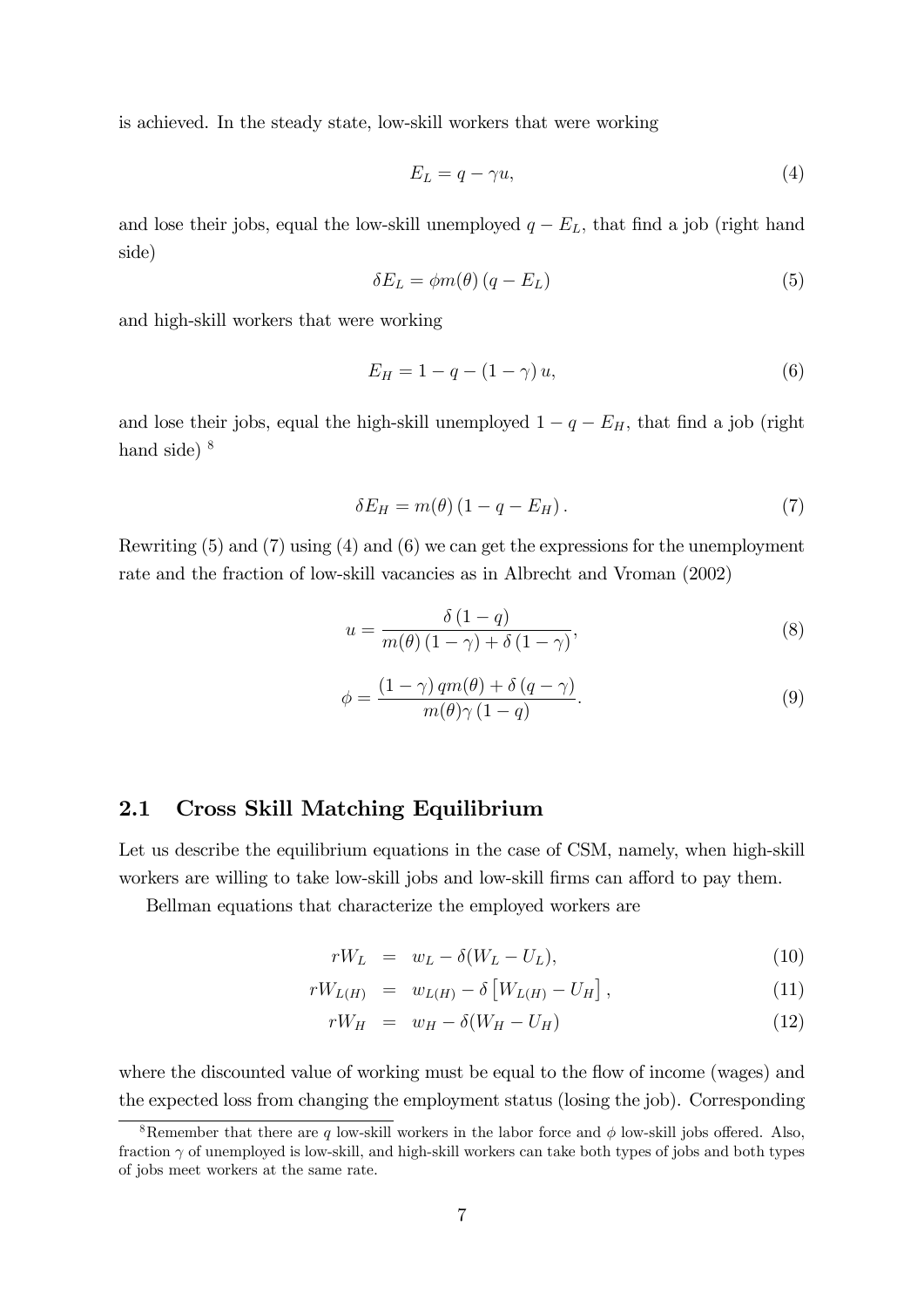equations for unemployed workers are

$$
rU_L = b + \phi m(\theta) (W_L - U_L), \qquad (13)
$$

$$
rU_H = b + m(\theta)[\phi W_{L(H)} + (1 - \phi)W_H - U_H]
$$
\n(14)

where the discounted value of being unemployed must be equal to the flow of income (unemployment benefits) and the expected gain from finding a job. Bellman equations for the active firms are

$$
rJ_L = (y_L - w_L - c) - \delta (J_L - V_L), \qquad (15)
$$

$$
rJ_{L(H)} = [y_{L(H)} - w_{L(H)} - c] - \delta[J_{L(H)} - V_L], \qquad (16)
$$

$$
rJ_H = (y_H - w_H - c) - \delta (J_H - V_H) \tag{17}
$$

where the discounted value of the job must be equal to the flow of profits earned by the active Örm and the expected loss from changing the labor market status (becoming an inactive firm). Corresponding equations for inactive firms are

$$
rV_L = -c + z(\theta) [\gamma J_L + (1 - \gamma) J_{L(H)} - V_L], \qquad (18)
$$

$$
rV_H = -c + z(\theta)(1 - \gamma) (J_H - V_H)
$$
\n(19)

where the discounted value of the vacancy must be equal to the flow of income lost by maintaining the vacancy open and the expected gain from switching to the active status. The condition for CSM equilibrium to exist is that matches between high-skill workers and low-skill jobs are realized, which happens when  $9$ 

$$
y_L - c > r U_H. \tag{20}
$$

There is free entry into the market, yet as the value of the vacancy decreases to zero no more firms enter, i.e. in steady-state equilibrium

$$
V_L = 0 \text{ and } V_H = 0. \tag{21}
$$

**Definition 1** In Cross Skill Matching (CSM) steady-state equilibrium the following conditions must hold:

(i) workers' Bellman equations (10), (11), (12), (13) and (14),

<sup>&</sup>lt;sup>9</sup>Conditions  $J_{L(H)} > V_L$  and  $W_{L(H)} > U_H$  must hold. We can obtain the CSM equilibrium condition by processing the corresponding Bellman equations.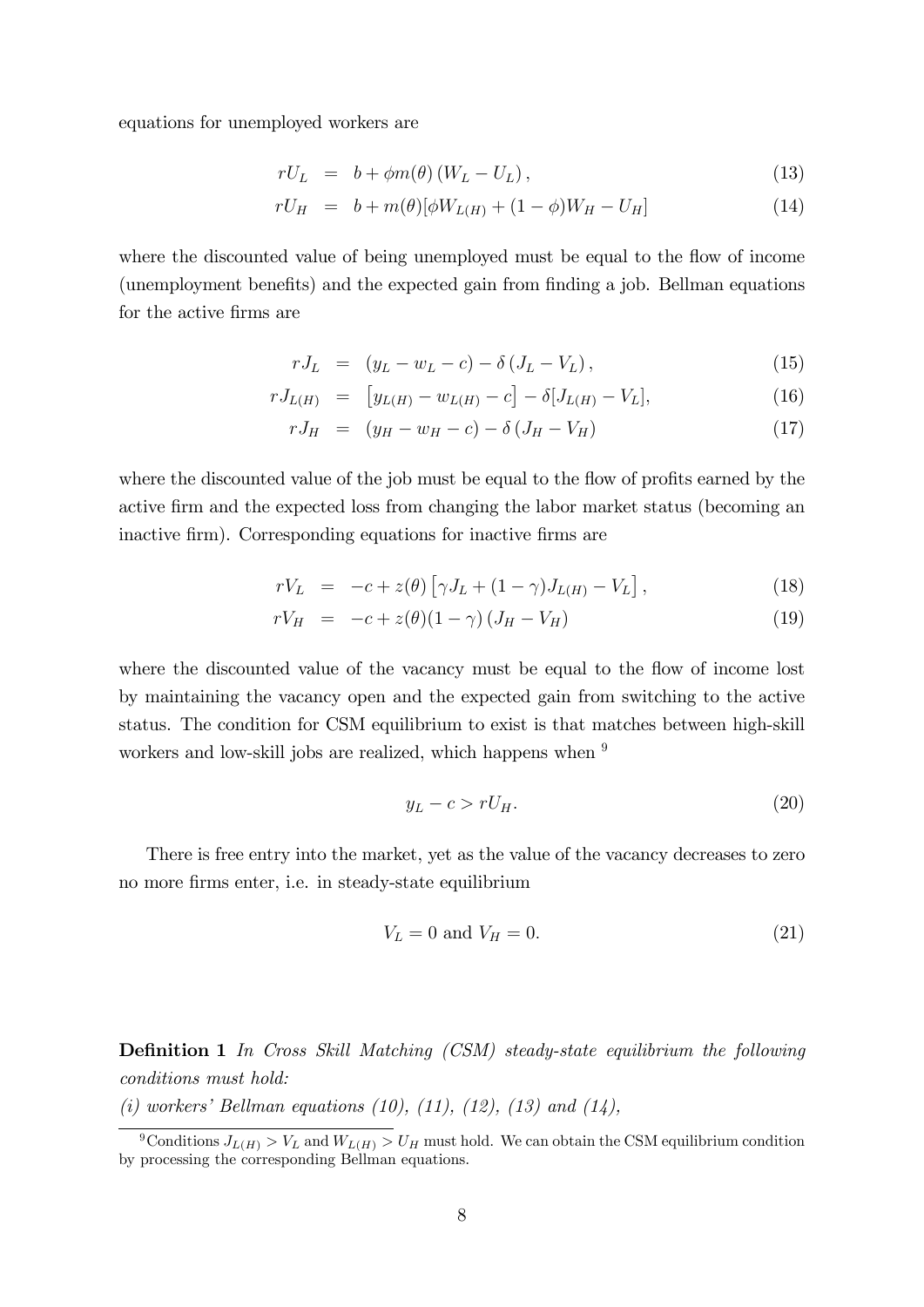- (ii) firms' Bellman equations (15), (17), (18) and (19),
- (iii) Nash bargaining conditions  $(1)$ ,  $(2)$  and  $(3)$ ,
- (iv) steady state conditions  $(5)$  and  $(7)$ ,
- (v) zero vacancy value conditions (21) and
- (vi) CSM equilibrium condition (20).

In CSM steady-state equilibrium the aggregate level of output is

$$
Y^{CSM} = E_L y_L + \phi E_H y_L + (1 - \phi) E_H y_H.
$$

Each worker employed in low-skill firms produces  $y_L$ , each worker employed in high-skill firms produces  $y_H$ .

Given that we are also interested in measuring social welfare we account for the lifetime utility of both employed and unemployed workers as follows

$$
\Omega^{CSM} = E_L W_L + \phi E_H W_{L(H)} + (1 - \phi) E_H W_H + (q - E_L) U_L + (1 - q - E_H) U_H.
$$

#### 2.2 Ex Post Segmentation Equilibrium

Let us describe now the equilibrium equations in the case of EPS, when high-skill workers are only matching with high-skill firms.

Bellman equations that characterize the employed workers are

$$
rW_L = w_L - \delta(W_L - U_L), \qquad (22)
$$

$$
rW_H = w_H - \delta(W_H - U_H) \tag{23}
$$

where the discounted value of working must be equal to the flow of income (wages) and the expected loss from changing the employment status (losing the job). Corresponding equations for unemployed workers are

$$
rU_L = b + \phi m(\theta) (W_L - U_L), \qquad (24)
$$

$$
rU_H = b + (1 - \phi)m(\theta) (W_H - U_H), \qquad (25)
$$

where the discounted value of being unemployed must be equal to the flow of income (unemployment benefits) and the expected gain from finding a job.<sup>10</sup> Bellman equations

<sup>&</sup>lt;sup>10</sup>Notice that with respect to the CSM equilibrium equation  $(25)$  has changed. It reflects now that high-skill unemployed workers are only going to take high-skill jobs.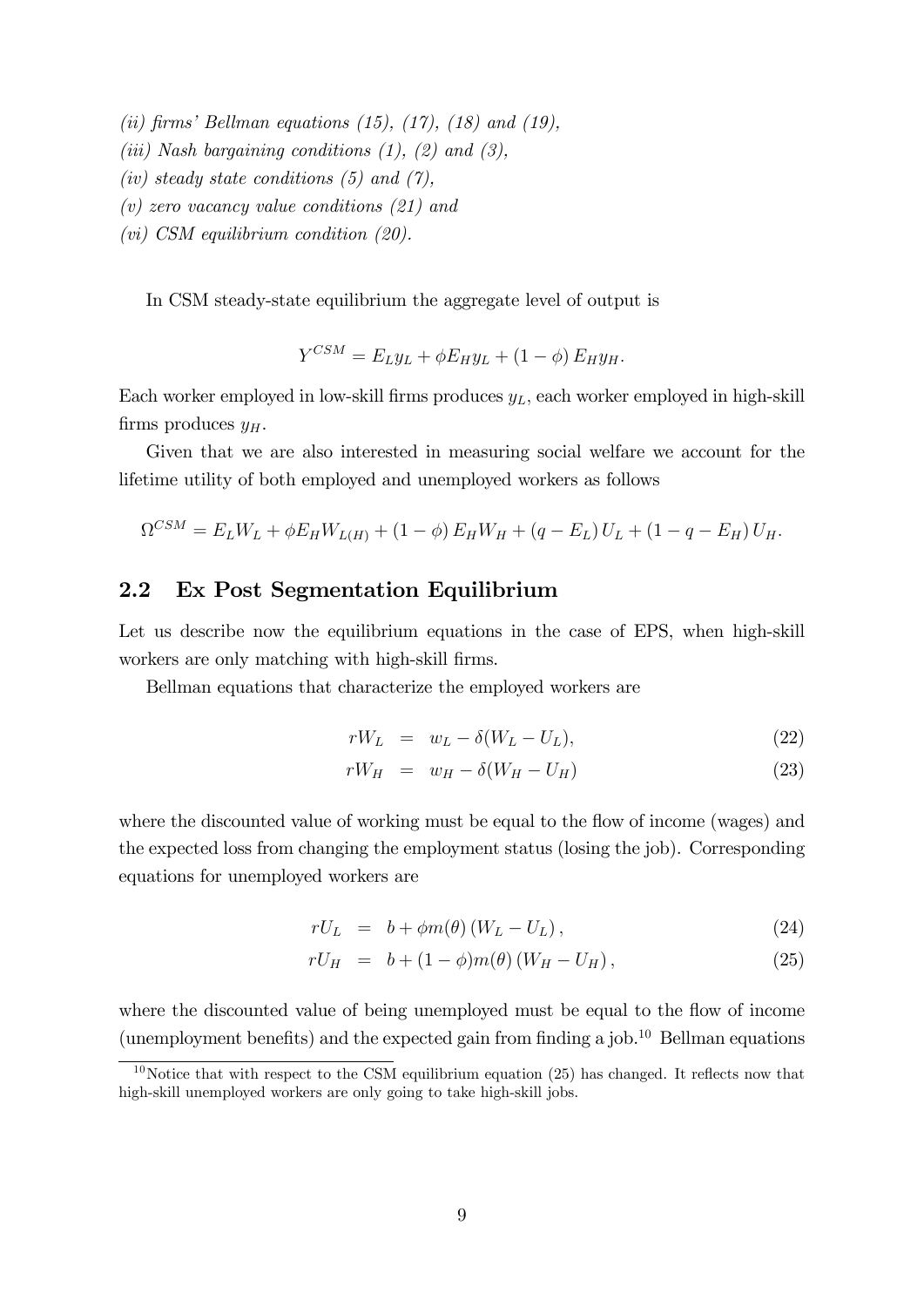for the active firms are

$$
rJ_L = (y_L - w_L - c) - \delta (J_L - V_L), \qquad (26)
$$

$$
rJ_H = (y_H - w_H - c) - \delta (J_H - V_H) \tag{27}
$$

where the discounted value of the job must be equal to the flow of profits earned by an active Örm and an expected loss from changing the labor market status (becoming an inactive firm). Corresponding equations for inactive firms are

$$
rV_L = -c + z(\theta) [\gamma J_L + (1 - \gamma) J_{L(H)} - V_L], \qquad (28)
$$

$$
rV_H = -c + z(\theta)(1 - \gamma)(J_H - V_H)
$$
\n(29)

where the discounted value of the vacancy must be equal to the flow of income lost by maintaining the vacancy open and the expected gain from switching to the active status. The condition for EPS equilibrium to exist is that high-skill workers are matching only with high-skill jobs

$$
y_L - c \le r U_H. \tag{30}
$$

**Definition 2** In Ex Post Segmentation (EPS) steady-state equilibrium, the following conditions must hold:

- (i) workers' Bellman equations  $(22)$ ,  $(23)$ ,  $(24)$  and  $(25)$ ,
- (ii) firms' Bellman equations  $(26)$ ,  $(27)$ ,  $(28)$  and  $(29)$ ,
- (iii) Nash bargaining conditions  $(1)$  and  $(3)$ ,
- (iv) steady state conditions (5) and (7),
- (v) zero vacancy value conditions (21) and
- (vi) EPS equilibrium condition (30).

In EPS steady-state equilibrium the aggregate level of output is

$$
Y^{EPS} = E_L y_L + E_H y_H
$$

and social welfare is given by

$$
\Omega^{EPS} = E_L W_L + E_H W_H + (q - E_L) U_L + (1 - q - E_H) U_H.
$$

## 3 Solving the model

In the steady-state equilibrium the value of both vacancies goes to zero, as in equation (21). Combining the equilibrium equations we can obtain two free entry condition loci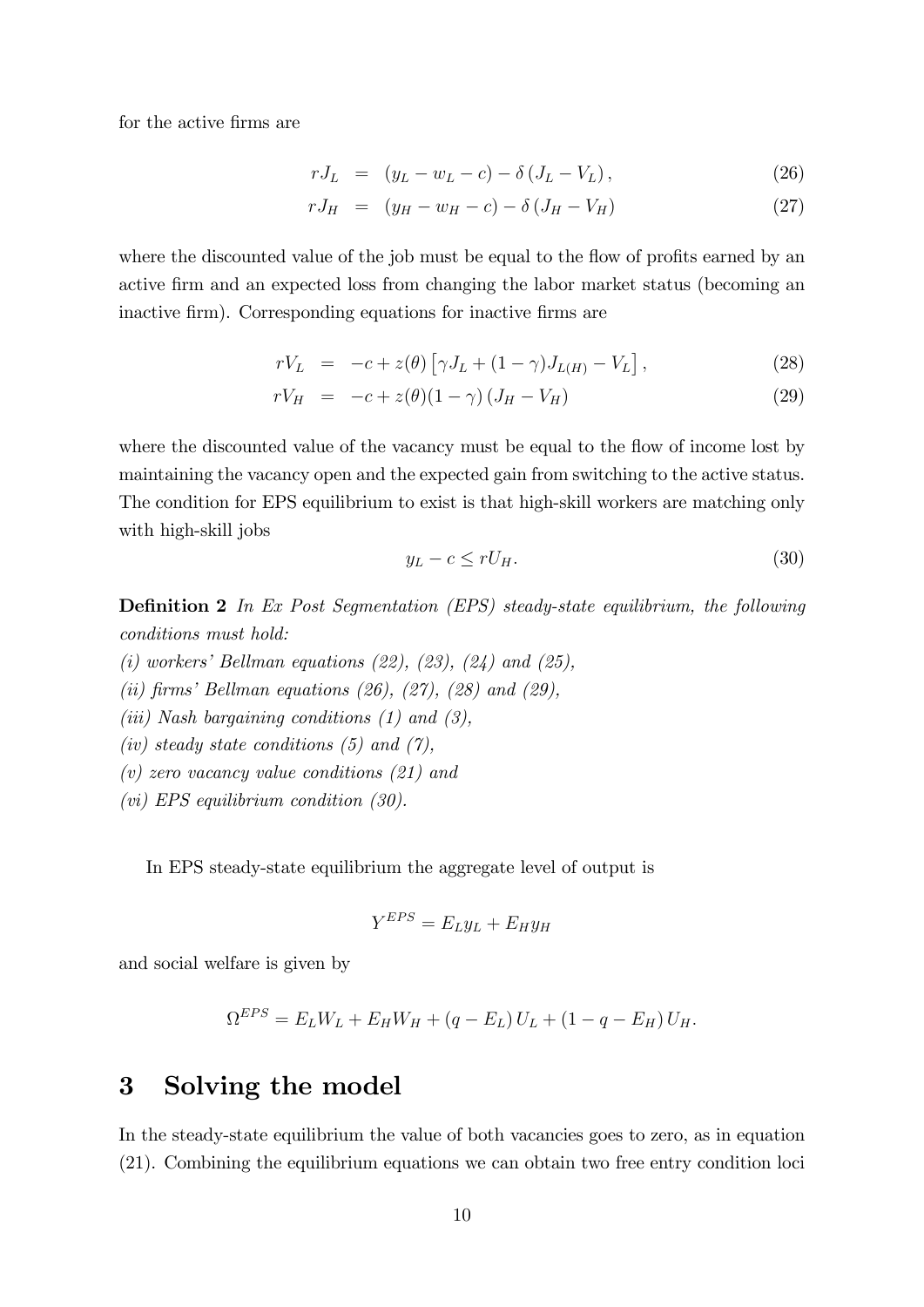$\gamma = f_{V_L=0}(\theta)$  and  $\gamma = f_{V_H=0}(\theta)$ . The intersection of the two loci determines the fraction of low-skill unemployment  $\gamma$  and the market tightness  $\theta$ . The two functions may be non-monotonic and multiple equilibria may arise.

In order to solve the model numerically we need to specify the matching function. We assume that  $M(u, v) = 2\sqrt{uv}$ , which implies

$$
m(\theta) = 2\sqrt{\theta} \text{ and}
$$
  

$$
z(\theta) = \frac{2}{\sqrt{\theta}}.
$$

#### 3.1 Cross Skill Matching Equilibrium

Rewriting  $(15)-(16)$  we get

$$
J_L = \frac{y_L - w_L - c}{r + \delta},\tag{31}
$$

$$
J_{L(H)} = \frac{y_L - w_{L(H)} - c}{r + \delta}, \tag{32}
$$

$$
J_H = \frac{y_H - w_H - c}{r + \delta}.
$$
\n(33)

Using  $(13)$  and  $(14)$  in combination with  $(1)-(3)$  and  $(10)-(12)$  we can write

$$
rU_L = \frac{b(r+\delta) + \beta \phi m(\theta) (y_L - c)}{[r+\delta + \beta \phi m(\theta)]},
$$
\n(34)

$$
rU_H = \frac{b(r+\delta) + \beta m(\theta) \left[ \phi y_{L(H)} + (1-\phi) y_H - c \right]}{[r+\delta + \beta m(\theta)]}.
$$
 (35)

Then when  $V_L = 0$ , plugging (31), (32), (34) into (18) we get the  $\gamma = f_{V_L=0}(\theta)$  for low-skill workers

L locus: 
$$
c = z(\theta) (1 - \beta) \left\{ \gamma \frac{(y_L - c - b)}{[r + \delta + \beta \phi m(\theta)]} + (1 - \gamma) \frac{(y_L - c - b)(r + \delta) + \beta m(\theta)(1 - \phi)(y_L - y_H)}{(r + \delta)[r + \delta + \beta m(\theta)]} \right\}
$$

where  $\phi$  is given in (9) and is a function of the endogenous  $\gamma$  and  $\theta$ . When  $V_H = 0$ , plugging (33), (35) into (19) we get the  $\gamma = f_{V_H=0}(\theta)$  for high-skill workers

H locus: 
$$
c = z(\theta) (1 - \beta) (1 - \gamma) \frac{(y_H - c - b)(r + \delta) + \beta m(\theta) \phi (y_H - y_L)}{(r + \delta) [r + \delta + \beta m(\theta)]}.
$$

Taking the assumed matching function, the locus for low-skill workers can be solved numerically. The locus for high-skill workers can be solved analytically. It is a second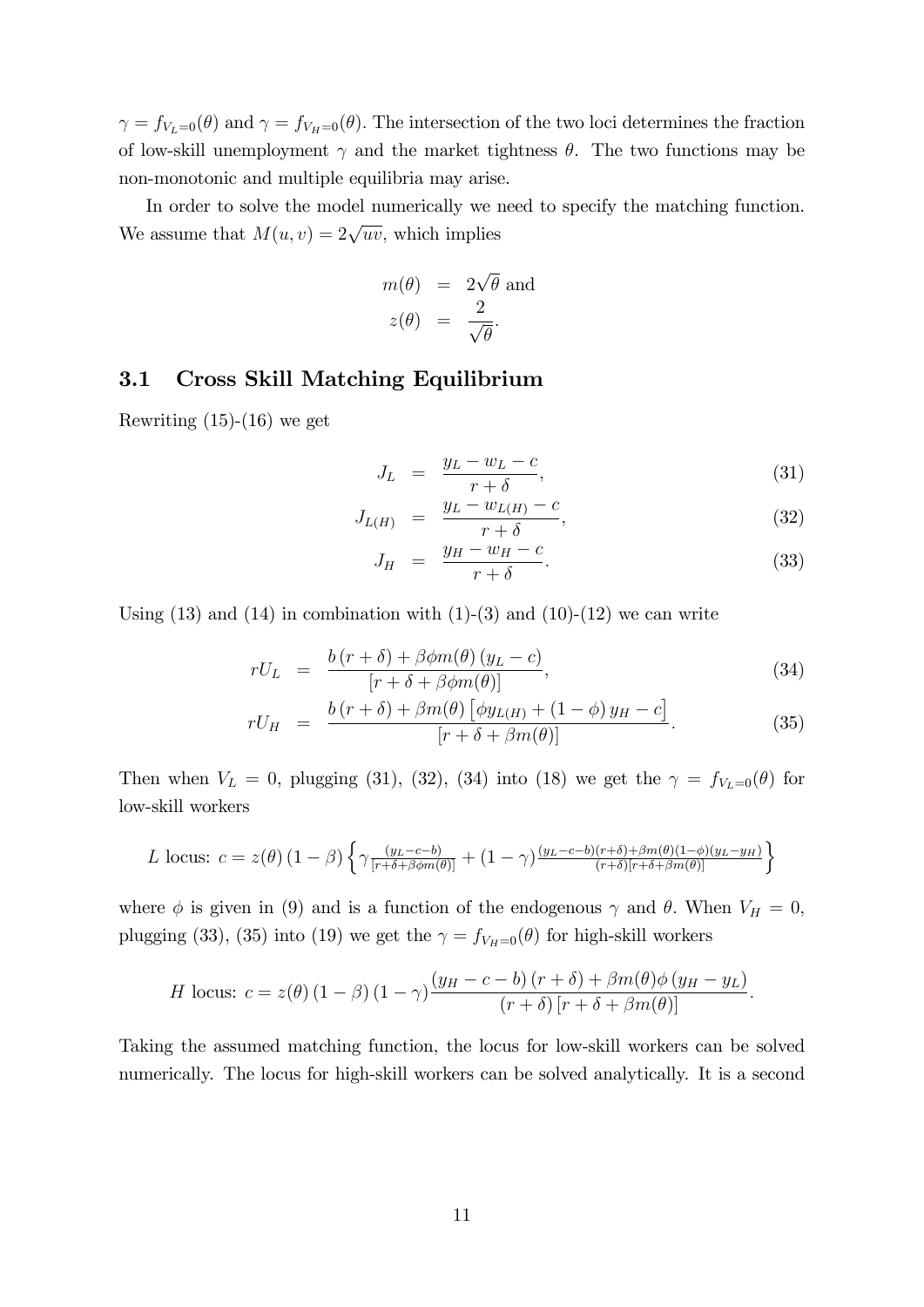degree polynomial in  $\sqrt{\theta}$ 

 $H$  locus

s: 
$$
0 = -c (r + \delta) 2\beta \theta + \left\{-c (r + \delta)^2 + \frac{4 (1 - \gamma)^2 (1 - \beta) \beta q (y_H - y_L)}{\gamma (1 - q)}\right\} \sqrt{\theta}
$$

$$
+ 2 (1 - \gamma) (1 - \beta) \left\{(y_H - c - b) (r + \delta) + \frac{\beta \delta (q - \gamma) (y_H - y_L)}{\gamma (1 - q)}\right\}.
$$

#### 3.2 Ex Post Segmentation Equilibrium

Rewriting  $(26)-(27)$  we get  $(31)$  and  $(33)$ . Using  $(13)$  and  $(14)$  in combination with  $(1)-(3)$  and  $(22)-(23)$  we get  $(34)$  and

$$
rU_H = \frac{b(r+\delta) + \beta(1-\phi)m(\theta)(y_H - c)}{[r+\delta+\beta(1-\phi)m(\theta)]}.
$$
 (36)

Then when  $V_L = 0$ , plugging (31), (34) into (28) we get the  $\gamma = f_{V_L=0}(\theta)$  for low-skill workers

L locus: 
$$
c = z(\theta) (1 - \beta) \gamma \frac{(y_L - c - b)}{[r + \delta + \beta \phi m(\theta)]}.
$$

When  $V_H = 0$ , plugging (33), (36) into (29) we get the  $\gamma = f_{V_H=0}(\theta)$  for high-skill workers

H locus: 
$$
c = z(\theta) (1 - \beta) (1 - \gamma) \frac{(y_H - c - b)}{[r + \delta + \beta (1 - \phi) m(\theta)]}.
$$

Taking the assumed matching function, the locus for low-skill workers is the following polynomial

L locus: 
$$
0 = \theta \frac{2c\beta q (1 - \gamma)}{(\gamma + q - 2\gamma q)} + \sqrt{\theta} c \left[ r + \delta + \frac{\beta \delta (q - \gamma)}{(\gamma + q - 2\gamma q)} \right] - 2\gamma (1 - \beta) (y_L - c - b)
$$

and the locus for high-skill workers

H locus: 
$$
0 = \theta \frac{2c\beta\gamma (1-q)}{(\gamma + q - 2\gamma q)} + \sqrt{\theta}c \left[ r + \delta + \frac{\beta\delta (q - \gamma)}{(\gamma + q - 2\gamma q)} \right] - 2(1-\gamma) (1-\beta) (y_H - c - b).
$$

Once the values of  $\gamma$  and  $\theta$  are obtained, all equilibrium values are easily obtained using the equilibrium equations.

# 4 Parametrization and comparative statics

In this section we calibrate our model and then carry out a comparative statics exercise to account for different policy measures that can possibly compensate for the welfare effects of offshoring. By changing the model's parameters it is possible to examine three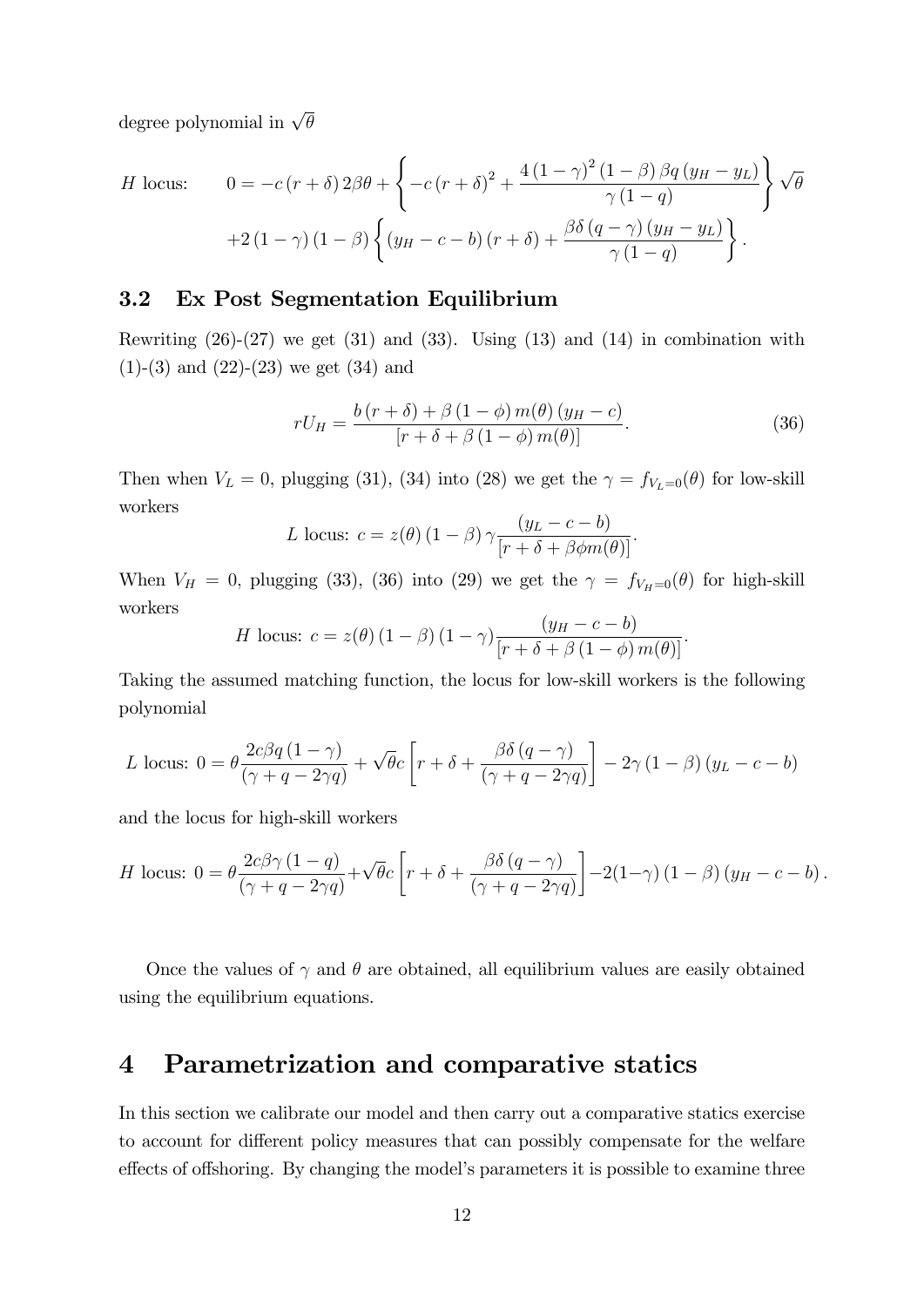possible scenarios: (i) the movement from a CSM equilibrium to another CSM; (ii) a switch from a CSM equilibrium to an EPS equilibrium; and (iii) the movement from an EPS equilibrium to another EPS.

In the offshoring literature of shoring is often identified as a source of skill-biased technical change. In our setting, skill-biased technical change can be seen as an increase of output produced in high-skill jobs while the output from low-skill jobs remains constant. Similarly, this can also be represented as a fall in the productivity levels of low-skill workers while keeping the productivity of high-skill workers fixed. Hence, introducing cheap imports due to a liberalization process or the increase of offshoring will reduce the value of the output of low-skill jobs.<sup>11</sup> We will focus on the latter case alone as is the one consistent with offshoring.

The parametrization of the model will differ when dealing with steady state changes from a CSM to another CSM equilibrium, and when analyzing the switch from CSM to EPS, or from an EPS to another EPS. Notice that the EPS equilibrium is more likely to exist when the productivity gap between the two types of workers is high, i.e. when  $y_H \gg y_L$ , and consequently the wages in low-skill firms are too low to entice high-skill workers into these jobs.

We use the following baseline parameters: the rate at which the employment relationship is broken is  $\delta = 0.2$ , meaning that jobs last on average 5 years, agents discount the future at a constant rate  $r = 0.05$ , there are  $q = 2/3$  of low-skill workers in the labor force (and  $1/3$  who are high-skill), and the bargaining power of workers is the same as that of the firms,  $\beta = 0.5$ . The baseline value of the unemployment benefit is  $b = 0.1$ and the cost of opening a vacancy is  $c = 0.3$ . The output produced by high-skill workers in a high-skill firm is assumed to be  $y_H = 1.2$ . The baseline value of the output in a low-skill firm will change in order to generate a CSM or an EPS equilibrium. When, under the baseline parameters, the productivity gap is such that  $y_H - y_L \leq 0.327$ , then the CSM equilibrium exists, i.e. high-skill workers match with both high and low-skill Örms. However, high-skill workers may stop matching with low-skill Örms when the productivity gap is such that  $y_H - y_L > 0.25$ . Thus, we have an interval where both equilibria are possible and the actual outcome depends on the expectations of high-skill workers about the economy and their willingness to accept, or not, a low-skill job.

Let us now preview the general initial effects of offshoring in our model—that is, previous to any compensating policy measure. As seen in Table 1, a reduction in the productivity of low-skill labor yields the following qualitative results: (a) it raises the unemployment rate (u); (b) it reduces the fraction of vacancies that are low-skill  $(\phi)$ ; (c) it brings down the wages in low-skill jobs  $(w_L \text{ and } w_{L(H)})$ ; (d) it cuts production

 $11$ Remember that offshoring intensity can be measured as an intermediate inputs ratio or a vertical specialization index as we did above.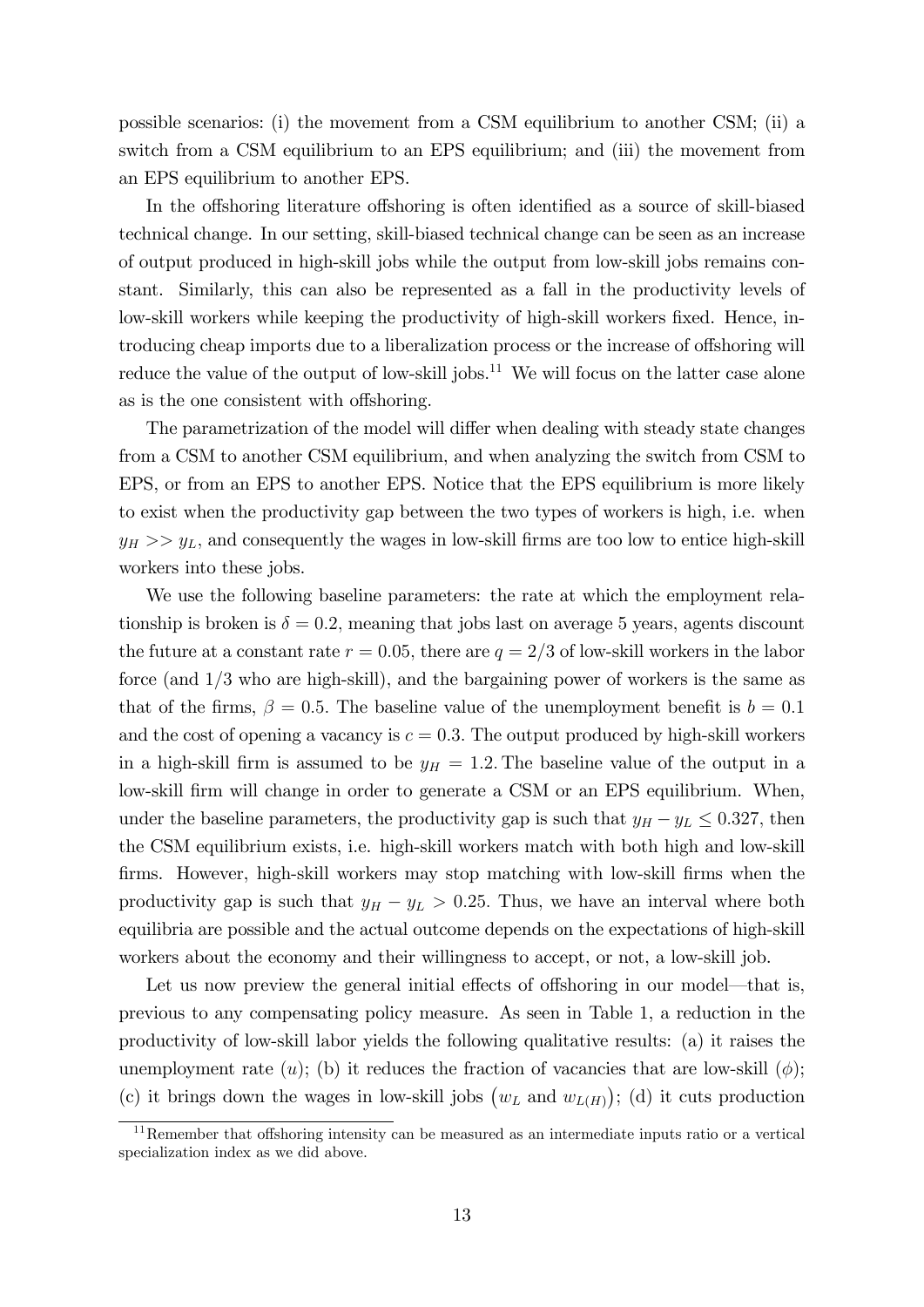down  $(Y)$ ; and (e) it reduces welfare  $(\Omega)$ . Changes in the wages of the high-skill workers depend on the kind of equilibrium: high-skill wages are harmed under CSM but improved under EPS.

We now proceed to analyze two comparative statics exercises, involving two appreciably different policy measures with quite different outcomes—an increase of the unemployment benefits and a reduction of the vacancy costs.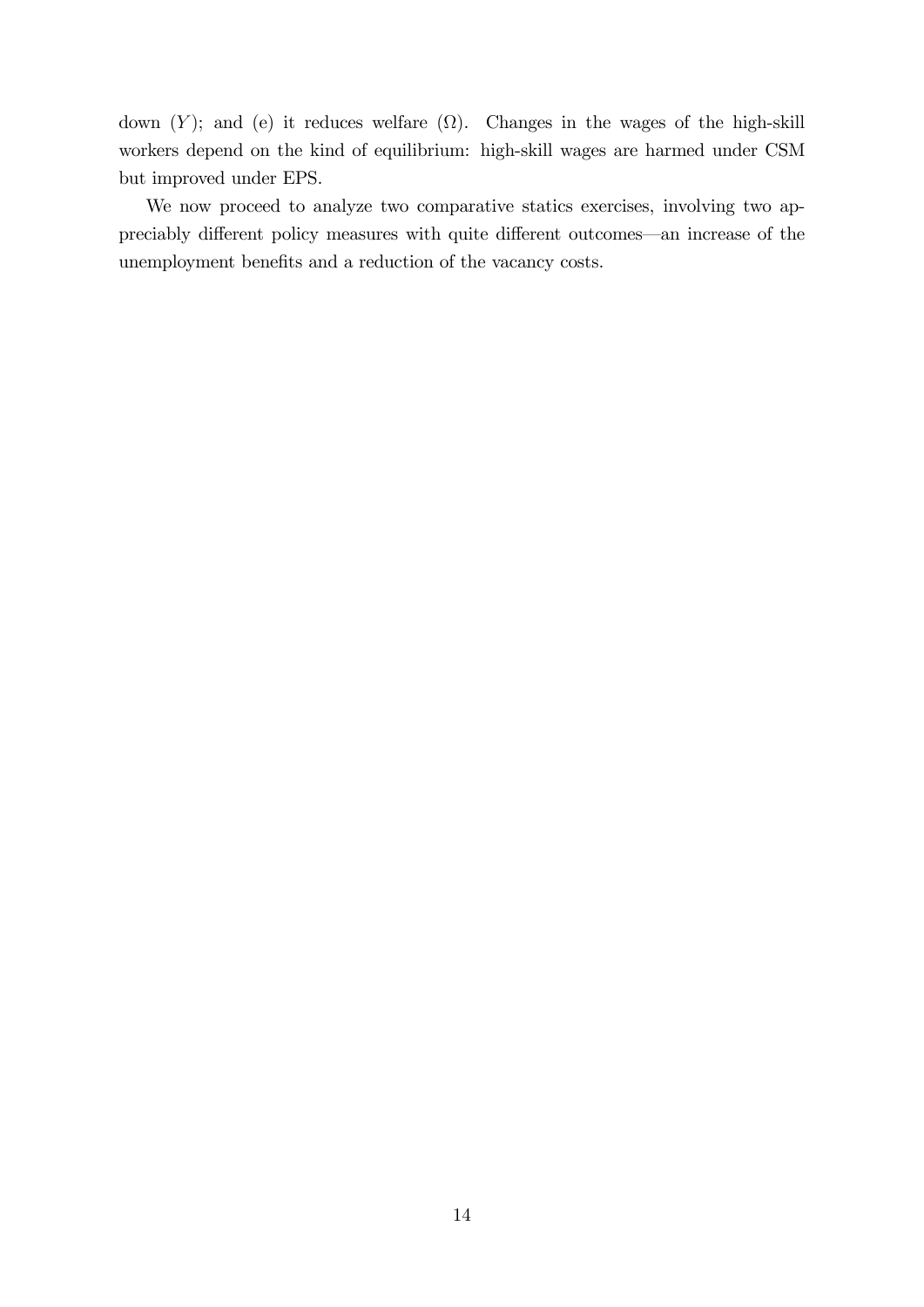| Lable 1: Ellecus                                                                                                     |                          |       | sexternal compensated by anternative poincy integrates |      |                  |              |        |            |                          |       |      |              |
|----------------------------------------------------------------------------------------------------------------------|--------------------------|-------|--------------------------------------------------------|------|------------------|--------------|--------|------------|--------------------------|-------|------|--------------|
|                                                                                                                      |                          |       |                                                        |      |                  |              |        |            |                          |       |      |              |
| (i) CSM to CSM                                                                                                       | $\tau_{\ell}$            | ς     | $\circ$                                                | Φ    | $\boldsymbol{y}$ | $\leq$       | $\phi$ | $\tau_m$   | $w_{L(H)}$               | $w_H$ | Υ    | $\mathbf{C}$ |
| Baseline                                                                                                             | 1.000                    | 0.100 | 0.300                                                  | 1.68 | 0.072            | 79.0         | 0.98   | 0.651      | 0.653                    | 0.753 | 0.93 | 12.24        |
| Offshoring                                                                                                           | 0.975                    | 0.100 | 0.300                                                  | 1.60 | 0.078            | 0.69         | 0.91   | 0.624      | 0.636                    | 0.748 | 0.91 | 11.80        |
| Policy 1                                                                                                             | 0.975                    | 0.313 | 0.300                                                  | 0.96 | 0.108            | 0.72         | 77.0   | 0.630      | 0.658                    | 1771  | 0.88 | 12.24        |
| Policy 2                                                                                                             | 0.975                    | 0.100 | 0.2795                                                 | 1.80 | $0.074\,$        | 0.69         | 0.90   | 0.644      | 0.658                    | 0.771 | 0.91 | 12.24        |
|                                                                                                                      |                          |       |                                                        |      |                  |              |        |            |                          |       |      |              |
| (ii) CSM to EPS                                                                                                      | $\mathcal{I}\mathcal{R}$ | ς     | $\circ$                                                | Φ    | $\boldsymbol{y}$ | $\leq$       | $\phi$ | $\tau_{m}$ | $w_{L(H)}$               | $w_H$ | Υ    | $\mathbf{C}$ |
| Baseline                                                                                                             | 0.94                     | 0.100 | 0.300                                                  | 1.49 | 0.086            | $0.71\,$     | 0.82   | 0.586      | 0.614                    | 0.744 | 0.87 | 11.20        |
| Offshoring (CSM)                                                                                                     | 0.88                     | 0.100 | 0.300                                                  | 1.31 | 0.10             | 0.74         | 0.69   | 0.523      | 0.577                    | 0.787 | 0.82 | 10.23        |
| Offshoring (EPS)                                                                                                     | 0.88                     | 0.100 | 0.300                                                  | 1.38 | 0.14             | 0.64         | 0.53   | 0.511      | $\overline{\phantom{a}}$ | 0.775 | 0.84 | 10.54        |
| Policy 1                                                                                                             | 0.88                     | 0.296 | 0.300                                                  | 0.84 | 0.18             | $\sqrt{2.0}$ | 0.49   | 0.529      | $\overline{\phantom{a}}$ | 0.795 | 0.81 | 11.20        |
| Policy 2                                                                                                             | 0.88                     | 0.100 | 0.2695                                                 | 1.66 | 0.13             | 0.64         | 0.53   | 0.543      | $\overline{\phantom{a}}$ | 0.808 | 0.86 | 11.20        |
|                                                                                                                      |                          |       |                                                        |      |                  |              |        |            |                          |       |      |              |
| (iii) EPS to EPS                                                                                                     | $\tau_{\hat{R}}$         | ς     | $\circ$                                                | Ф    | $\boldsymbol{y}$ | $\leq$       | $\phi$ | $\tau_{m}$ | $w_{L(H)}$               | $w_H$ | Υ    | $\mathbf{C}$ |
| Baseline                                                                                                             | 0.94                     | 0.100 | 0.300                                                  | 1.49 | 0.137            | 0.63         | 0.55   | 0.567      |                          | 0.774 | 0.88 | 11.22        |
| Offshoring                                                                                                           | 0.88                     | 0.100 | 0.300                                                  | 1.38 | 0.143            | 0.64         | 0.53   | 0.511      | $\overline{\phantom{a}}$ | 0.775 | 0.84 | 10.54        |
| Policy 1                                                                                                             | 0.88                     | 0.302 | 0.300                                                  | 0.82 | 0.18             | 0.68         | 0.487  | 0.530      | $\overline{\phantom{a}}$ | 0.796 | 0.81 | 11.22        |
| Policy 2                                                                                                             | 0.88                     | 0.100 | 0.2685                                                 | 1.67 | 0.13             | 0.64         | 0.53   | 0.544      | $\overline{\phantom{a}}$ | 0.809 | 0.86 | 11.22        |
| Notes: Policy 1 refers to increase of unemployment benefits $(b)$ and Policy 2 to reduction of vacancy costs $(c)$ . |                          |       |                                                        |      |                  |              |        |            |                          |       |      |              |

Table 1: Effects of offshoring compensated by alternative policy measures  $\ddot{\cdot}$  $-1.2$  $\frac{1}{2}$  $\overline{\mathbf{1}}$ Table 1:  $\mathbb{F}^{H}$ ots of effetering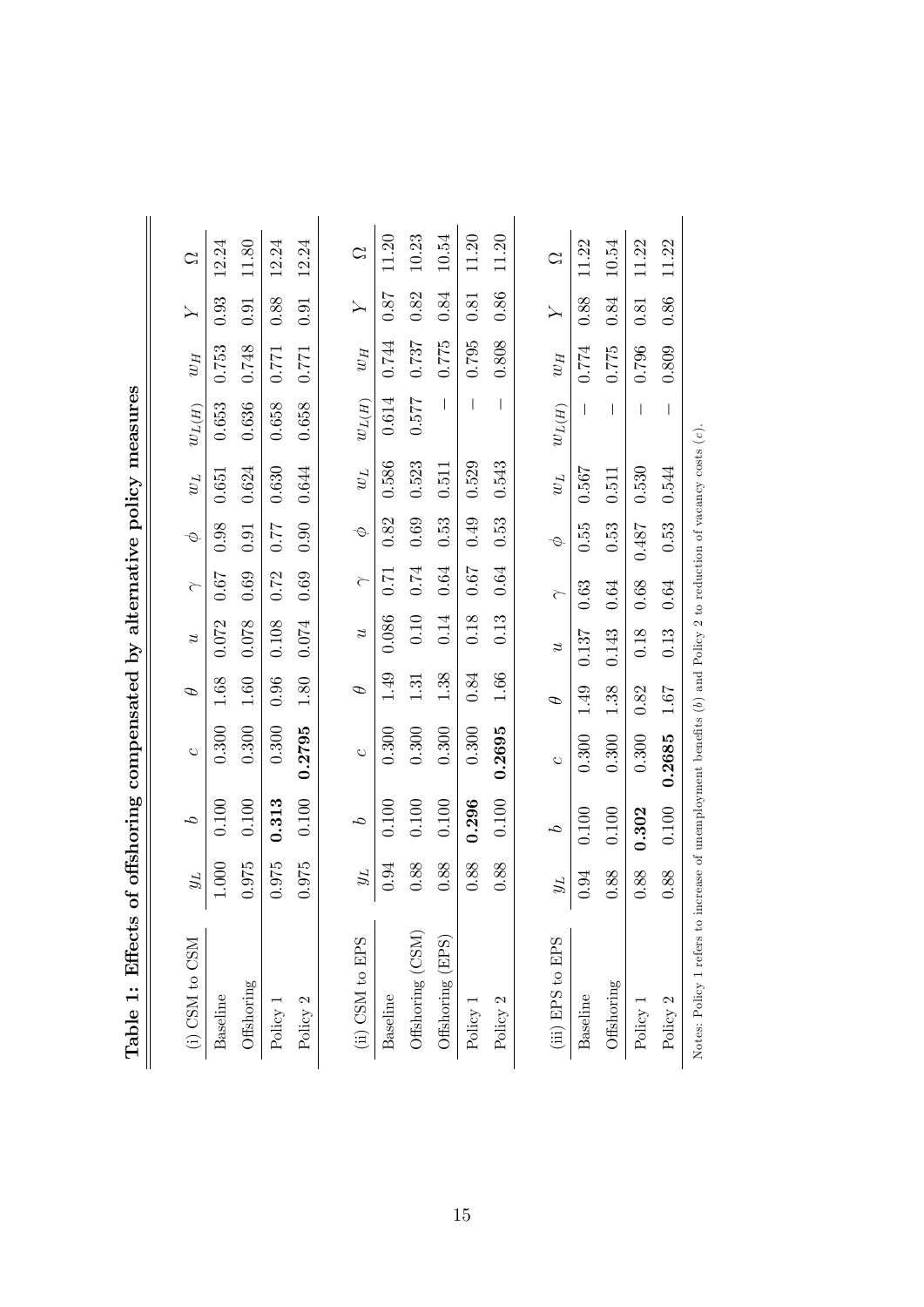#### 4.1 Unemployment benefits

Let us first consider the effects of increasing the unemployment benefits  $(b)$  right after offshoring sets in, as displayed in the rows labeled 'Policy  $1'$  in Table 1. We can see there, in segment (i), that a drop in  $y_L$  from 1 to 0.975 (or a widening of the productivity gap from 0.2 to 0.225) can be fully compensated in terms of welfare (last column to the right) by increasing the unemployment benefits from  $0.1$  to  $0.313$   $(213%)$ . As a result, the wages of offshored workers  $w<sub>L</sub>$  drop, but less than in the case of no compensation. Furthermore, the wages of high-skill workers in both types of jobs increase—as the reservation wage increases, firms have to compensate with higher wages to attract workers. As more workers are now idle, output falls even further, from 0.93 to 0.91 when no compensation and to  $0.88$  when compensated. Moreover, the unemployment rate rises from 7.2% to 7.8% when no compensation and to 10.8% when compensated.

If the initial position is such that the productivity gap is wider, as in segment (ii), and income  $y<sub>L</sub>$  further decreases, we may observe a switch in the equilibrium. In this case we reduce  $y_L$  from 0.94 to 0.88 (a 6.38% drop in low-skill output) and the output gap goes from 0.26 to 0.32 (23%). Welfare compensation in the form of increased unemployment benefits pushes the economy into an EPS equilibrium. A compensating change in the unemployment benefits requires b to rise a sizeable  $196\%$ . We can see, however, the sharp rise of the unemployment rate along with the significant fall of the wages of low-skill workers, yet the ones under EPS equilibrium with intervention are comparable to the ones under CSM equilibrium without intervention. High-skill workers would benefit again as their wages  $w_H$  experience an  $8\%$  increase.

Segment (iii) describes the passage from an EPS to another EPS equilibrium and is not that different from the previous one—in fact, the 'Offshoring' rows in both segments are identical, yet not the 'Baseline' rows as the equilibria we depart from are different. Notice that, as before, it would require a huge rise of the unemployment benefits  $(202\%)$ to maintain previous levels of welfare.

Consequently, we can argue that raising the unemployment benefits to compensate for the welfare loss that is bound to happen when low-skill offshoring takes place is a rather expensive and therefore unjustified counter measure—as the improvement in welfare comes largely from paying idle workers.

Figure 4 puts some color to our previous exercise and shows how active governments have been for the past 15 years in relation to labor market policies in general. With a few exceptions, we observe an extensive declining trend in active and passive policy measures, which, in many cases, is quite remarkable.<sup>12</sup> For example, Spain, Portugal, Austria, Czech Republic and the US have experienced mild to very little increases of their spending in both active and passive measures, while for the rest the trend has been

 $12$ The sample here is the same as in the introduction.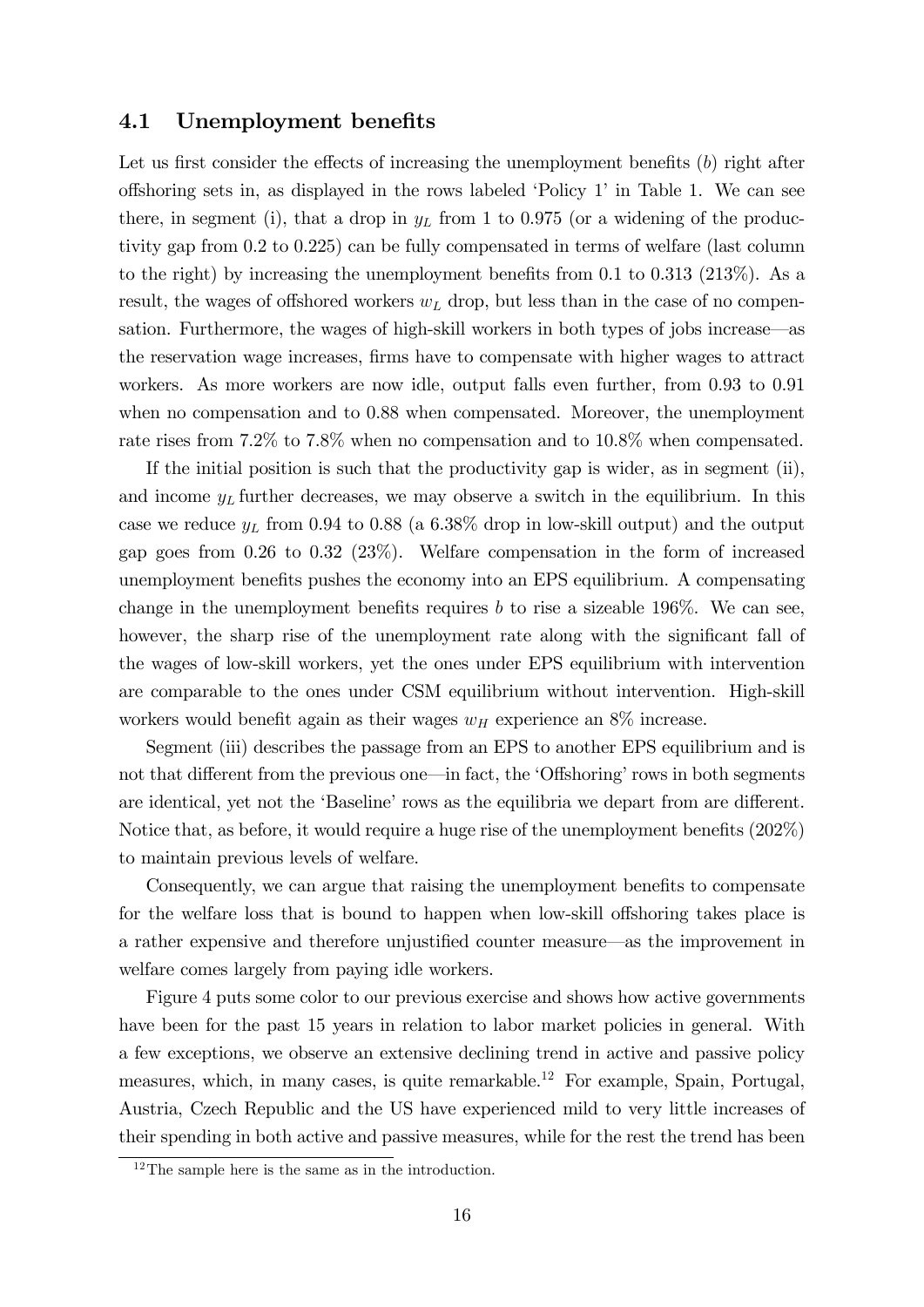the opposite. It is also to remark the very sharp reduction which has taken place in the Baltic countries, quite likely as a result of the lack of long-run sustainability of their extensive welfare states. Notice that, according to our welfare analysis, policy makers in any of these countries would have to push for a trebling of their current expenditures in labor market policies. This is politically impossible and at the same time highly disruptive, even for countries with 'light welfare states' and no debt problems. Not only will this pose a future threat for public Önance, but it will also represent a major disincentive for those willing to work.



Figure 4: Labor market policies, % of GDP

#### 4.2 Labor market flexibility

Let us now discuss the effects of our alternative policy measure, the flexibilization of the labor market by way of a reduction of the vacancy costs  $(c)$ , as seen in the rows labeled 'Policy 2' in Table 1. A fall of  $y_L$  in segment (i) from 1 to 0.975 (2.5%) due to offshoring can now be offset by a cutback of the vacancy costs by the order of  $6.8\%$ , from  $0.3$  to  $0.2795$ . As in the case of unemployment benefits the wages of low-skill workers threatened by offshoring go down, albeit not as much as before, whereas the wages of high-skill workers in both jobs increase exactly as much as with the previous measure. Output, even when lower than in the baseline scenario, is not as much reduced as with Policy 1, and the unemployment rate stays at a reasonable 7.4% which is very similar to the original  $7.2\%$ —the unemployment rate would have stayed at  $7.8\%$  when no measure or much higher at 10.8% under the alternative policy.

Source: OECD Labour Market Programmes Dataset (2013). Notes: public expenditures on both active and passive measures.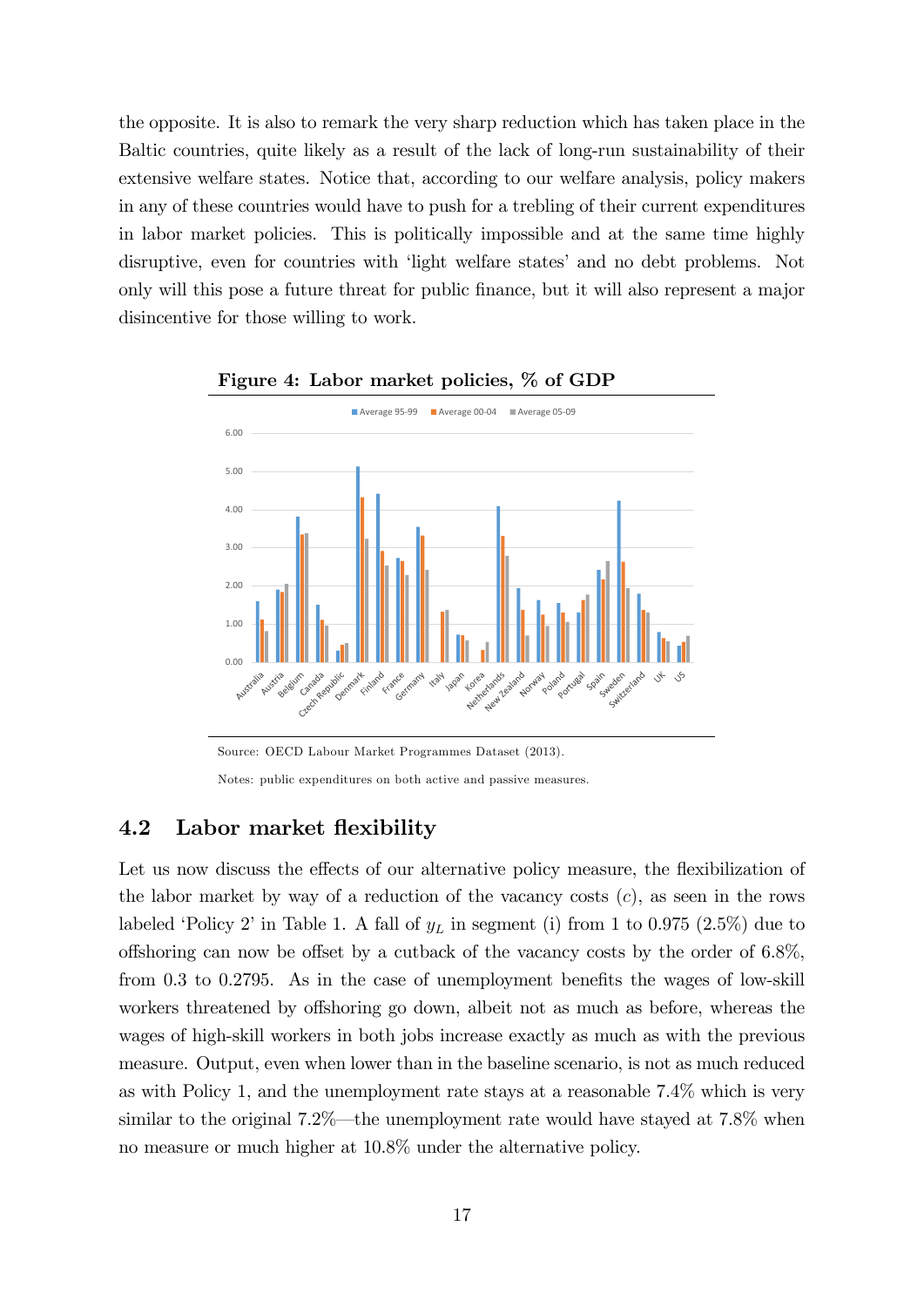Accounting for a wider productivity gap and the possibility of a switch in the equilibrium in segment (ii), we notice that the needed reduction in the vacancy cost would have to be now of the order of 10.2%. The unemployment rate, in turn, even when higher than the baseline case, is slightly lower than without flexibilization, while the same can be said about the wages for low-skill—lower than the baseline case but significantly higher than when no flexibilization, both under CSM or EPS. High-skill workers experience now a rise of around  $10\%$  in  $w_H$ , with respect to the scenario right after o§shoring takes place under a CSM equilibrium. Finally, segment (iii) shows that the reduction in the vacancy cost necessary to compensate for offshoring should now be of around 10.5%.

Notice further the stark differences in performance as delivered by the two policies, which can be clearly seen in rows 'Policy  $1'$  and 'Policy  $2'$ . In spite of showing the same level of welfare, as that was the goal of the exercise, we can point out that the second policy consistently displays a significantly lower unemployment rate, higher wages for low and high-skill workers (but particularly for the former), and a higher level of output. Overall, Policy 2 seems to be more desirable on account of its sustainability, given that it only represents a reduction of the vacancy costs ranging from around  $7\%$  to  $10\%$ —no doubt something achievable and within the reach of most policy makers.

Figure 5 shows the changes in the level of employment protection for the same group of countries as in the previous sections. We can see that, in spite of the differences among countries, the policy regarding employment protection has remained very much the same. Notice that even when  $c$  in our model simply refers to the cost of creating and maintaining a vacancy, it is still accounted for in the OECD strictness indicator as this includes both the regulations on dismissals and the use of temporary contracts the latter having a direct impact on the hiring process of firms. Vacancy costs usually include advertisement, the time cost of the internal recruiter, the time cost taken by the interviews, drugs screens and background checks, and various pre-employment assessment tests. When it comes to the indicator presented here, a reduction of the vacancy cost may be brought about by a loosening up of the regulations involving temporary workers, as this will probably reduce the administrative burden faced by the firms.

Likewise, employment subsidies seem bound to have the same effect on hiring (Phelps, 1994) either at the expense of the taxpayer or lower welfare entitlements. Finally, it can be argued too that reducing the firing costs can bring  $c$  down, as this can be broadly thought as including the costs which Örms will have to face sooner or later. Labor market policies can strongly define the pattern of trade and the effects of trade in general (see Helpman and Itskhoki, 2007), and offshoring is just another form of trade.<sup>13</sup>

 $13$ Davidson and Matusz (2006) evaluate the effects of four different policies in the broader context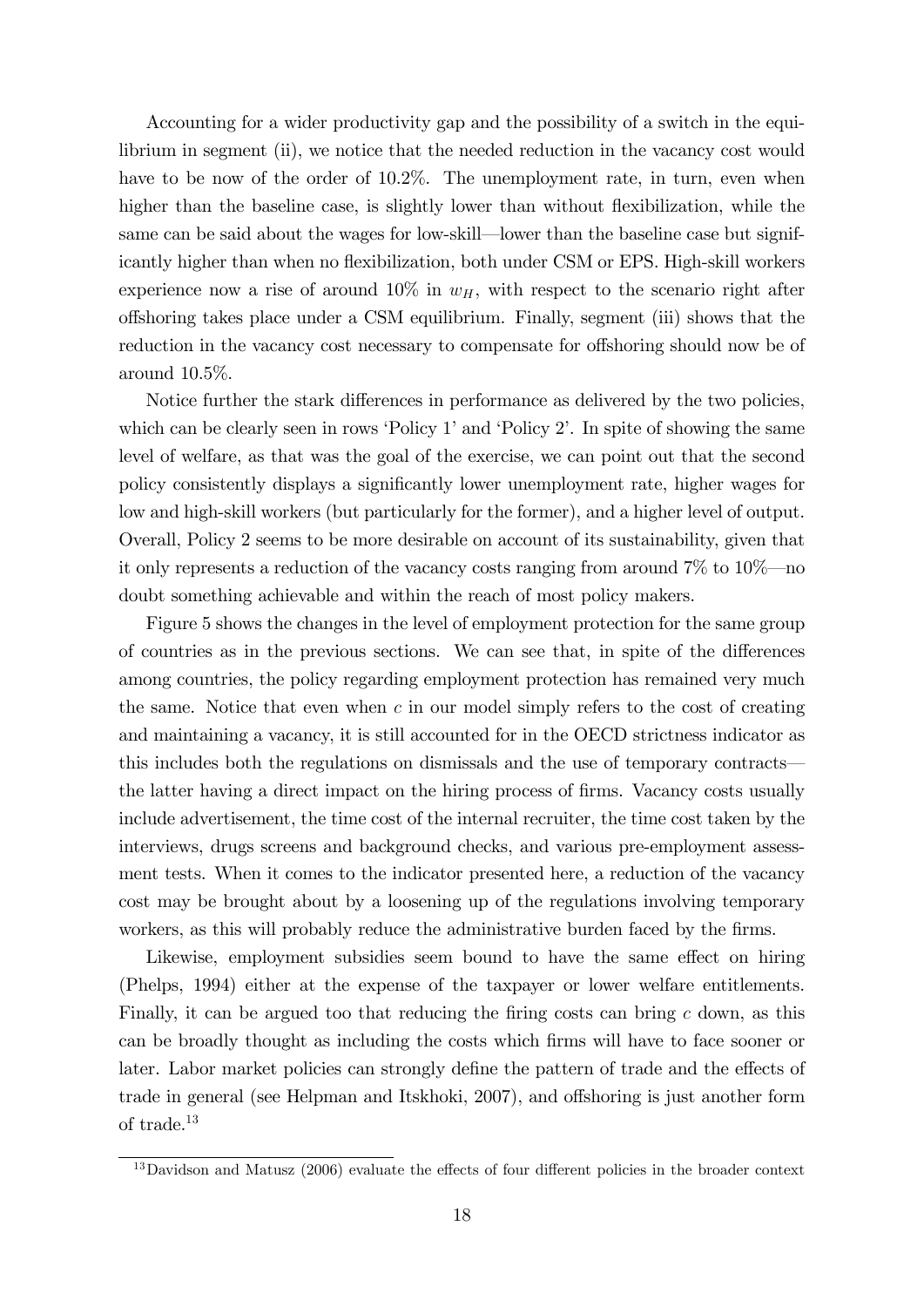

Figure 5: Employment protection, strictness indicator

Notes: OECD indicator (v.1) of regulations on dismissals and use of temporary contracts.

# 5 Conclusions

We have relied on the model by Albrech and Vroman  $(2002)$  to perform a quantitative analysis of the effects of low-skill offshoring on the welfare of the economy. Two government policies, unemployment insurance and labor market flexibilization, were used to offset the negative effects of offshoring. We show that the welfare loss due to low-skill o§shoring can be compensated with both measures. As per our welfare analysis, it would require a huge increase in the unemployment benefits to compensate for the negative welfare effects of offshoring. On the other hand, it would only require a relatively small reduction in the vacancy cost to achieve the pre-offshoring welfare level. Thus, the recommended welfare improving tool is flexibilization. It is clearly more employable due to its lower costs and its being less intrusive in terms of work disincentives and economic activity.

Possible extensions of the model include, for example, adding the government budget and accounting for the skill upgrading of low-skill workers. We think these additions will help assessing, on the one hand, the effect of the chosen policies on public finance, and on the other, the effect of recycling and re-training programs on the future productivity levels of low-skill workers. Calibration of the model for some of the countries shown in Figures 4 and 5 is also in the agenda.

Source: OECD Employment Protection Dataset (2013).

of globalization: unemployment benefits, training subsidies, employment or wage subsidies. They conclude that wage subsidies are the preferred policy as they give the highest incentive for re-employment.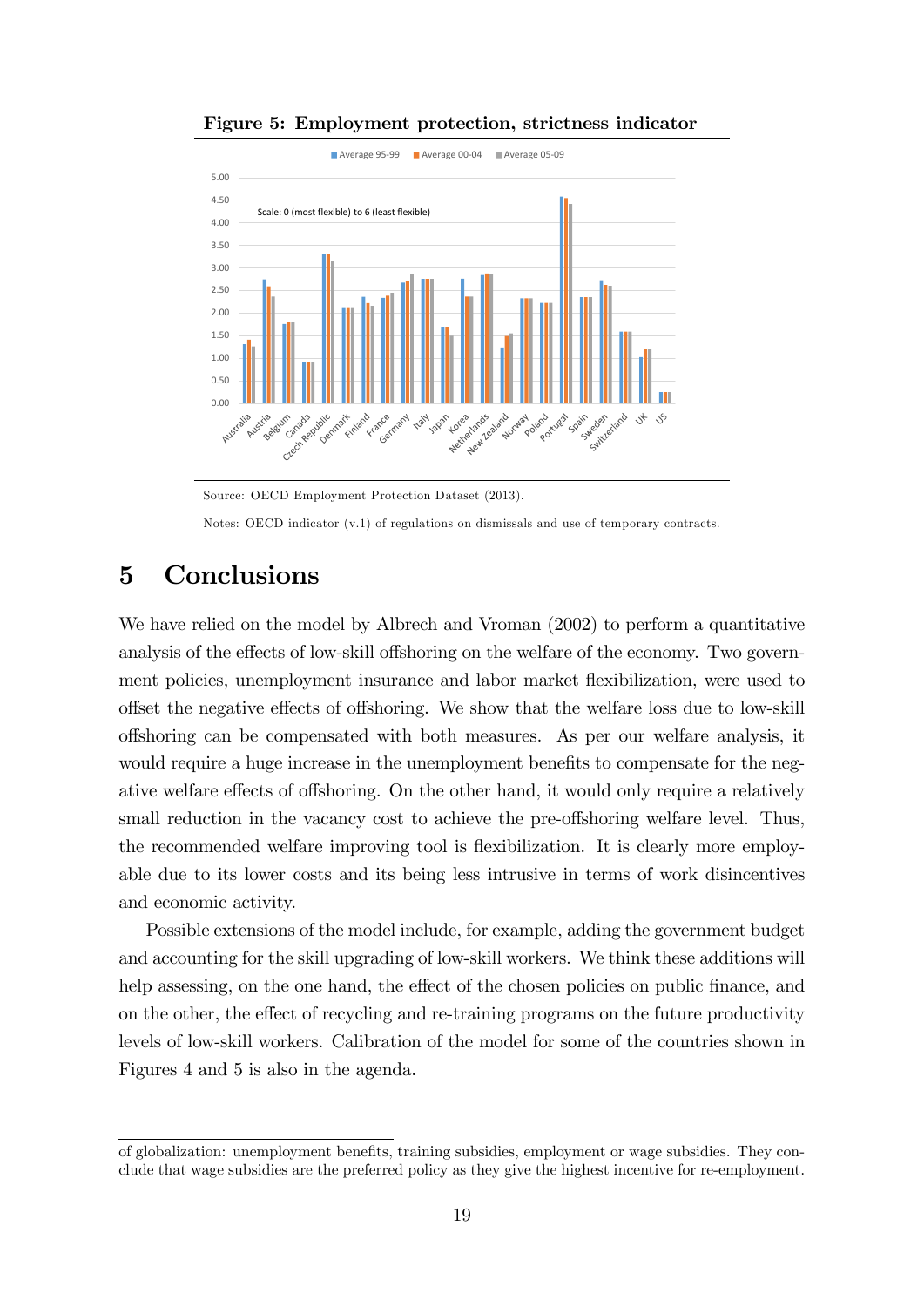# References

- [1] Albrecht, James and Vroman, Susan, 2002. A Matching Model with Endogenous Skill Requirements, International Economic Review 43, 283–305.
- [2] Bhagwati, Jagdish, Panagariya, Arvind, and Srinivasan, T.N., 2004. The Muddles over Outsourcing, Journal of Economic Perspectives 18, 93–114.
- [3] Davidson, Carl, and Matusz, J. Steven, 2006. Trade Liberalization and Compensation, International Economic Review 47, 723-747.
- [4] Davidson, Carl, Matusz, J. Steven, and Shevchenko, Andrei, 2008. Outsourcing Peter to pay Paul: High-skill Expectations and Low-skill Wages with Imperfect Labor Markets, Macroeconomic Dynamics 12, 463–479.
- [5] Diamond, Peter A., 1982. Aggregate Demand Management in Search Equilibrium, Journal of Political Economy 90, 881–894.
- [6] Feenstra, Robert C. and Hanson, Gordon H., 1996. Globalization, Outsourcing, and Wage Inequality, The American Economic Review 86, 240–245.
- [7] Helpman, Elhanan and Itskhoki, Oleg, 2007. Labor Market Rigidities, Trade and Unemployment, NBER Working Paper No. 13365.
- [8] Jung, Jaewon and Mercenier, Jean, 2014. On Modeling Task, Skill and Technology Upgrading Effects of Globalization with Heterogeneous Labor, Economic Modelling 39, 49-62.
- [9] Mitra, Devashish and Ranjan, Priya, 2013. Fairness, Search Frictions, and Offshoring, The B.E. Journal of Economic Analysis  $\&$  Policy 13, 137–172.
- [10] Mortensen, Dale T., 1982. Property Rights in Mating, Racing, and Related Games, American Economic Review 72, 968–979.
- [11] Pissarides, Christopher A., 2000. Equilibrium Unemployment Theory, 2nd edition Cambridge, MA: MIT Press
- [12] Phelps, Edmund S., 1994. Low-Wage Employment Subsidies versus the Welfare State, American Economic Review, AEA Papers and Proceedings 84, 54–58.
- [13] Ranjan, Priya, 2013a. Offshoring, Unemployment, and Wages: The Role of Labor Market Institutions, Journal of International Economics 89, 172–186.
- [14] Ranjan, Priya, 2013b. Offshoring, Unemployment, and Welfare with Risk Averse Workers, Working Paper, The Selected Works of Priya Ranjan.